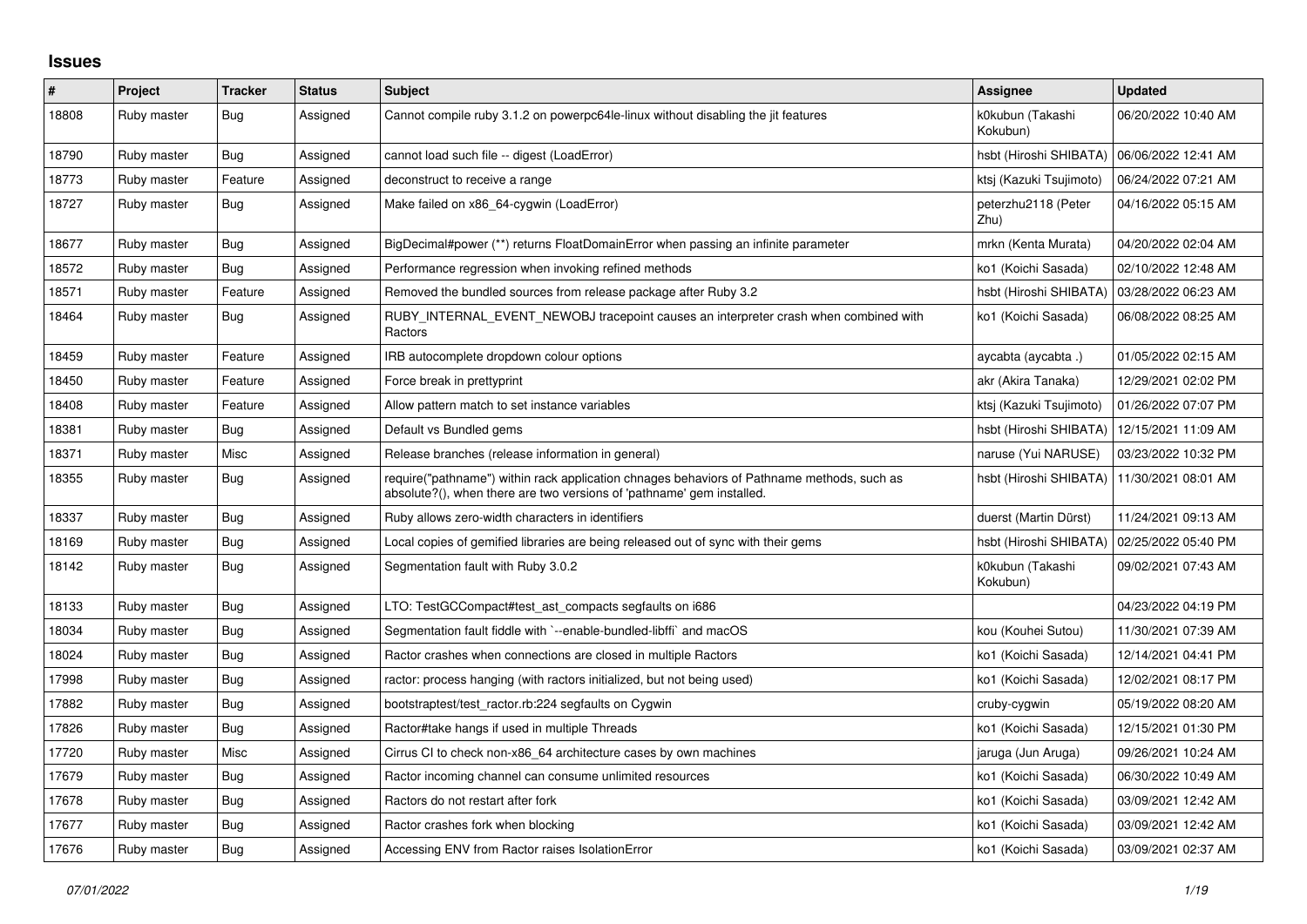| $\vert$ # | Project     | <b>Tracker</b> | <b>Status</b> | <b>Subject</b>                                                                                  | Assignee                      | <b>Updated</b>      |
|-----------|-------------|----------------|---------------|-------------------------------------------------------------------------------------------------|-------------------------------|---------------------|
| 17664     | Ruby master | Bug            | Assigned      | Behavior of sockets changed in Ruby 3.0 to non-blocking                                         | ioquatix (Samuel<br>Williams) | 07/12/2021 10:28 AM |
| 17662     | Ruby master | Misc           | Assigned      | The heredoc pattern used in tests does not syntax highlight correctly in many editors           | nobu (Nobuyoshi<br>Nakada)    | 06/30/2021 12:54 PM |
| 17638     | Ruby master | Feature        | Assigned      | Support backtracing with the libbacktrace library                                               | naruse (Yui NARUSE)           | 03/05/2021 03:40 PM |
| 17593     | Ruby master | Feature        | Assigned      | load iseg eval should override the ISeg path                                                    | ko1 (Koichi Sasada)           | 02/16/2021 08:27 AM |
| 17578     | Ruby master | Bug            | Assigned      | mkmf experimental C++ Support                                                                   | nobu (Nobuyoshi<br>Nakada)    | 01/27/2021 03:51 AM |
| 17516     | Ruby master | Bug            | Assigned      | forking in a ractor causes Ruby to crash                                                        | ko1 (Koichi Sasada)           | 11/30/2021 05:26 AM |
| 17478     | Ruby master | <b>Bug</b>     | Assigned      | Ruby3.0 is slower than Ruby2.7.2 when parsing a large CSV file                                  | kou (Kouhei Sutou)            | 11/24/2021 05:12 AM |
| 17376     | Ruby master | Misc           | Assigned      | Reduce number of GitHub Actions                                                                 | shyouhei (Shyouhei<br>Urabe)  | 12/10/2020 11:50 AM |
| 17363     | Ruby master | Feature        | Assigned      | Timeouts                                                                                        | ko1 (Koichi Sasada)           | 05/14/2022 09:06 AM |
| 17355     | Ruby master | Feature        | Assigned      | Using same set of names in or-patterns (pattern matching with $Foo(x)   Bar(x)$ )               | ktsj (Kazuki Tsujimoto)       | 09/13/2021 09:11 AM |
| 17339     | Ruby master | Feature        | Assigned      | Semantic grouping with BigDecimal#to_s                                                          | mrkn (Kenta Murata)           | 12/20/2021 12:39 PM |
| 17297     | Ruby master | Feature        | Assigned      | Feature: Introduce Pathname.mktmpdir                                                            | akr (Akira Tanaka)            | 08/30/2021 06:51 AM |
| 17296     | Ruby master | Feature        | Assigned      | Feature: Pathname#chmod use FileUtils.chmod instead of File                                     | akr (Akira Tanaka)            | 08/30/2021 06:51 AM |
| 17295     | Ruby master | Feature        | Assigned      | Feature: Create a directory and file with Pathname#touch                                        | akr (Akira Tanaka)            | 09/28/2021 01:20 AM |
| 17294     | Ruby master | Feature        | Assigned      | Feature: Allow method chaining with Pathname#mkpath Pathname#rmtree                             | akr (Akira Tanaka)            | 08/30/2021 06:52 AM |
| 17291     | Ruby master | Feature        | Assigned      | Optimize __send__ call                                                                          | matz (Yukihiro<br>Matsumoto)  | 01/12/2021 05:47 AM |
| 17289     | Ruby master | Bug            | Assigned      | Time#strftime occurs Segmentation Fault on ruby-2.7.2p137                                       | shyouhei (Shyouhei<br>Urabe)  | 11/05/2020 07:57 AM |
| 17196     | Ruby master | Bug            | Assigned      | Segmentation Fault with Socket#close in Ractors                                                 | ko1 (Koichi Sasada)           | 03/20/2022 01:52 PM |
| 17111     | Ruby master | Feature        | Assigned      | Improve performance of Net::HTTPHeader#set_form by 40%                                          | naruse (Yui NARUSE)           | 08/10/2020 05:36 AM |
| 16963     | Ruby master | Feature        | Assigned      | Remove English.rb from Ruby 2.8/3.0                                                             | hsbt (Hiroshi SHIBATA)        | 06/19/2020 09:48 AM |
| 16951     | Ruby master | Bug            | Assigned      | Consistently referer dependencies                                                               | hsbt (Hiroshi SHIBATA)        | 06/17/2021 06:15 AM |
| 16937     | Ruby master | Feature        | Assigned      | Add DNS over HTTP to Resolv                                                                     | akr (Akira Tanaka)            | 12/10/2020 09:15 AM |
| 16842     | Ruby master | Bug            | Assigned      | inspect` prints the UTF-8 character U+0085 (NEXT LINE) verbatim even though it is not printable | duerst (Martin Dürst)         | 02/26/2021 05:43 AM |
| 16836     | Ruby master | <b>Bug</b>     | Assigned      | configure-time LDFLAGS leak into ruby pkg-config file                                           | nobu (Nobuyoshi<br>Nakada)    | 08/14/2021 09:10 AM |
| 16819     | Ruby master | <b>Bug</b>     | Assigned      | Line reporting off by one when reporting line of a hash?                                        | ko1 (Koichi Sasada)           | 06/16/2020 05:57 PM |
| 16805     | Ruby master | Misc           | Assigned      | Coroutine's license is unclear                                                                  | ReiOdaira (Rei Odaira)        | 07/01/2021 10:09 PM |
| 16776     | Ruby master | <b>Bug</b>     | Assigned      | Regression in coverage library                                                                  | ko1 (Koichi Sasada)           | 11/24/2021 07:26 AM |
| 16747     | Ruby master | Misc           | Assigned      | Repository reorganization request                                                               | nobu (Nobuyoshi<br>Nakada)    | 05/22/2020 01:30 PM |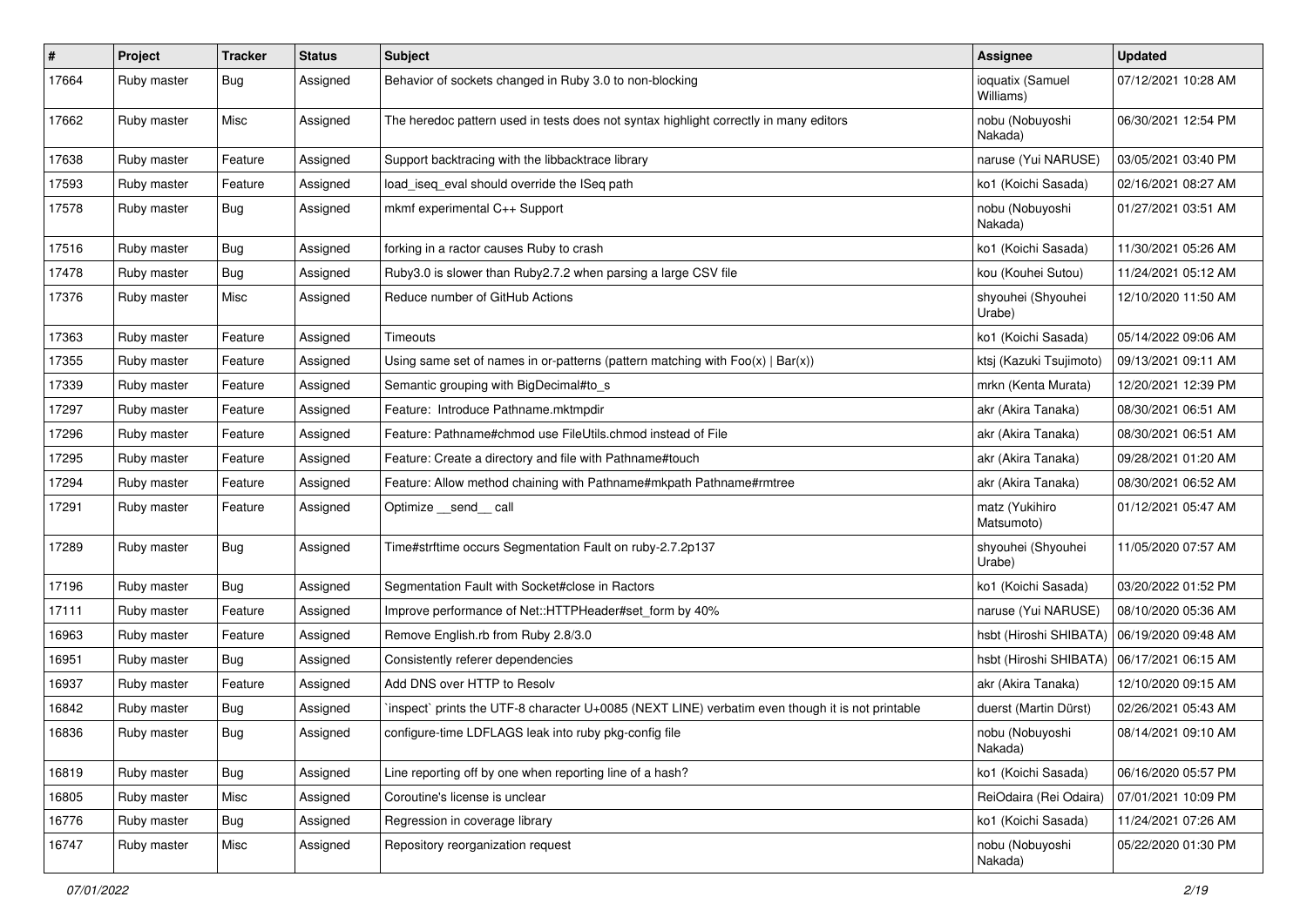| $\pmb{\#}$ | Project     | <b>Tracker</b> | <b>Status</b> | <b>Subject</b>                                                                                                            | <b>Assignee</b>                              | <b>Updated</b>      |
|------------|-------------|----------------|---------------|---------------------------------------------------------------------------------------------------------------------------|----------------------------------------------|---------------------|
| 16694      | Ruby master | Bug            | Assigned      | JIT vs hardened GCC with PCH                                                                                              | k0kubun (Takashi<br>Kokubun)                 | 02/02/2021 07:38 AM |
| 16630      | Ruby master | Misc           | Assigned      | Deprecate pub/ruby/*snapshot* and use pub/ruby/snapshot/* instead                                                         | matz (Yukihiro<br>Matsumoto)                 | 02/27/2020 09:52 AM |
| 16512      | Ruby master | Misc           | Assigned      | Improving `www.ruby-lang.org` reference by merging with `rubyreferences.github.io`                                        | zverok (Victor<br>Shepelev)                  | 02/01/2022 12:28 PM |
| 16497      | Ruby master | Bug            | Assigned      | StringIO#internal_encoding is broken (more severely in 2.7)                                                               | nobu (Nobuyoshi<br>Nakada)                   | 10/26/2021 04:31 PM |
| 16461      | Ruby master | Feature        | Assigned      | Proc#using                                                                                                                | matz (Yukihiro<br>Matsumoto)                 | 12/10/2020 09:10 AM |
| 16350      | Ruby master | Feature        | Assigned      | ArithmeticSequence#member? can result in infinite loop                                                                    | mrkn (Kenta Murata)                          | 05/29/2020 10:26 PM |
| 16124      | Ruby master | Misc           | Assigned      | Let the transient heap belong to objspace                                                                                 | ko1 (Koichi Sasada)                          | 11/18/2019 08:48 AM |
| 16027      | Ruby master | Feature        | Assigned      | Update Ruby's dtrace / USDT API to match what is exposed via the TracePoint API                                           | ko1 (Koichi Sasada)                          | 08/03/2019 02:41 AM |
| 16025      | Ruby master | Misc           | Assigned      | 'st check for sizeof st index t' declared as array with a negative size (emscripten)                                      | nobu (Nobuyoshi<br>Nakada)                   | 07/30/2019 11:20 AM |
| 16012      | Ruby master | Feature        | Assigned      | Add a (small) test-install suite?                                                                                         | hsbt (Hiroshi SHIBATA)                       | 07/30/2019 08:13 AM |
| 15939      | Ruby master | Feature        | Assigned      | Dump symbols reference to their fstr in ObjectSpace.dump()                                                                | ko1 (Koichi Sasada)                          | 08/08/2019 09:38 PM |
| 15878      | Ruby master | Feature        | Assigned      | Make exit faster by not running GC                                                                                        | ko1 (Koichi Sasada)                          | 07/29/2019 07:48 AM |
| 15806      | Ruby master | Misc           | Assigned      | Explicitly initialise encodings on init to remove branches on encoding lookup                                             | nobu (Nobuyoshi<br>Nakada)                   | 08/29/2019 04:29 AM |
| 15628      | Ruby master | Feature        | Assigned      | init_inetsock_internal should fallback to IPv4 if IPv6 is unreachable                                                     | Glass_saga (Masaki<br>Matsushita)            | 09/25/2020 05:42 AM |
| 15550      | Ruby master | Bug            | Assigned      | Windows - gem bin files - can't run from bash shell                                                                       | hsbt (Hiroshi SHIBATA)                       | 03/20/2019 01:05 AM |
| 15499      | Ruby master | <b>Bug</b>     | Assigned      | Breaking behavior on ruby 2.6: rb_thread_call_without_gvl doesn't invoke unblock_function when used on<br>the main thread | ko1 (Koichi Sasada)                          | 01/05/2021 02:24 AM |
| 15487      | Ruby master | Misc           | Assigned      | Clarify default gems maintanance policy                                                                                   | hsbt (Hiroshi SHIBATA)                       | 12/30/2018 08:42 PM |
| 15371      | Ruby master | Feature        | Assigned      | IRB with ARGV                                                                                                             | aycabta (aycabta.)                           | 02/14/2020 11:35 AM |
| 15281      | Ruby master | Feature        | Assigned      | Speed up Set#intersect with size check.                                                                                   | knu (Akinori MUSHA)                          | 08/11/2020 02:43 AM |
| 15239      | Ruby master | Feature        | Assigned      | [patch] test-spec win32ole                                                                                                | suke (Masaki Suketa)                         | 12/29/2019 01:04 PM |
| 15166      | Ruby master | Feature        | Assigned      | 2.5 times faster implementation than current gcd implmentation                                                            | watson1978 (Shizuo<br>Fujita)                | 04/26/2019 09:12 PM |
| 15047      | Ruby master | Feature        | Assigned      | Documentation and more functions for Hash functions in C API                                                              |                                              | 03/20/2019 01:24 AM |
| 14922      | Ruby master | Feature        | Assigned      | Resolv getaddresses ignores AAAA records for IPv6                                                                         | akr (Akira Tanaka)                           | 11/13/2020 04:01 AM |
| 14917      | Ruby master | Misc           | Assigned      | Add RDoc documents to tar ball                                                                                            | aycabta (aycabta.)                           | 07/21/2018 09:29 AM |
| 14901      | Ruby master | Feature        | Assigned      | [PATCH] do not block SIGCHLD in normal Ruby Threads                                                                       | normalperson (Eric<br>Wong)                  | 07/19/2021 05:23 AM |
| 14737      | Ruby master | Feature        | Assigned      | Split default gems into separate directory structure                                                                      | hsbt (Hiroshi SHIBATA)   09/02/2020 06:00 PM |                     |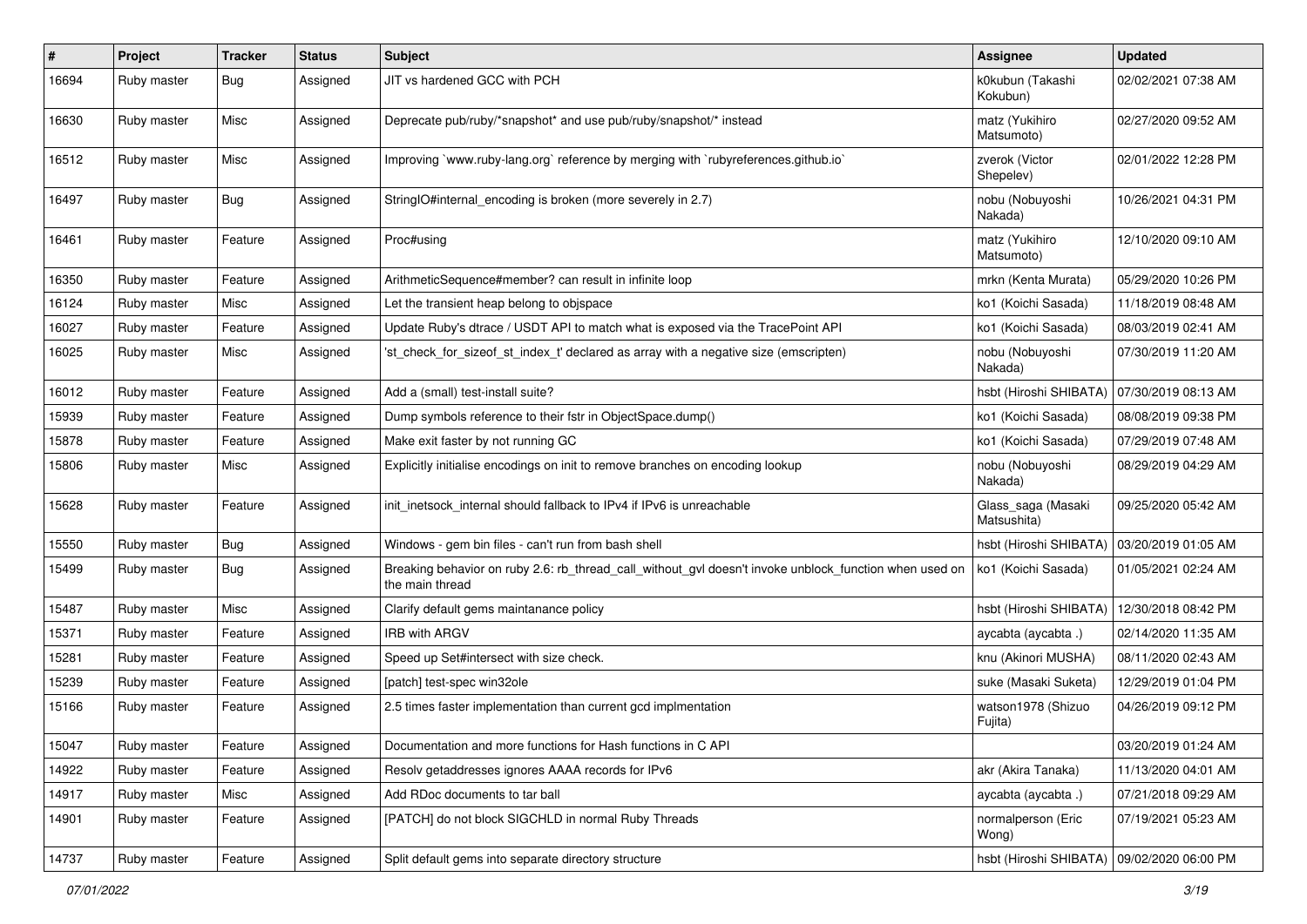| #     | Project     | <b>Tracker</b> | <b>Status</b> | <b>Subject</b>                                                                                           | Assignee                        | <b>Updated</b>      |
|-------|-------------|----------------|---------------|----------------------------------------------------------------------------------------------------------|---------------------------------|---------------------|
| 14727 | Ruby master | Bug            | Assigned      | TestQueue#test_queue_with_trap always timeout on Windows10                                               | ko1 (Koichi Sasada)             | 05/01/2018 02:59 AM |
| 14679 | Ruby master | Bug            | Assigned      | StdLib gems should properly specify their dependencies                                                   | hsbt (Hiroshi SHIBATA)          | 04/11/2018 01:14 PM |
| 14607 | Ruby master | <b>Bug</b>     | Assigned      | Fix use of the rb_profile_frames start parameter                                                         | ko1 (Koichi Sasada)             | 06/09/2022 06:12 AM |
| 14543 | Ruby master | Bug            | Assigned      | make commit' show error of 'common-srcs'                                                                 | nobu (Nobuyoshi<br>Nakada)      | 06/02/2018 04:17 AM |
| 14476 | Ruby master | Feature        | Assigned      | Adding same_all? for checking whether all items in an Array are same                                     | mrkn (Kenta Murata)             | 08/28/2020 01:10 PM |
| 14412 | Ruby master | Feature        | Assigned      | DRb UNIX on local machine: add support for getpeereid()                                                  | seki (Masatoshi Seki)           | 01/28/2018 12:51 PM |
| 14397 | Ruby master | Feature        | Assigned      | public, protected and private should return their arguments instead of self                              | matz (Yukihiro<br>Matsumoto)    | 12/10/2018 07:08 AM |
| 14090 | Ruby master | <b>Bug</b>     | Assigned      | TestGc#test_interrupt_in_finalizer` fails very rarely                                                    | ko1 (Koichi Sasada)             | 12/02/2021 07:24 PM |
| 14066 | Ruby master | Feature        | Assigned      | Add CAA DNS RR on Resolv                                                                                 | akr (Akira Tanaka)              | 11/10/2017 06:50 AM |
| 13999 | Ruby master | <b>Bug</b>     | Assigned      | Cygwin DDD ripper_state_lex.rb DDDDDDD                                                                   | cruby-cygwin                    | 05/19/2022 08:20 AM |
| 13864 | Ruby master | Bug            | Assigned      | Rinda multicast test failures due to missing default route                                               | seki (Masatoshi Seki)           | 08/17/2021 07:16 AM |
| 13847 | Ruby master | Feature        | Assigned      | Gem activated problem for default gems                                                                   |                                 | 12/10/2020 08:53 AM |
| 13821 | Ruby master | Feature        | Assigned      | Allow fibers to be resumed across threads                                                                | ko1 (Koichi Sasada)             | 02/15/2019 10:09 AM |
| 13721 | Ruby master | Feature        | Assigned      | [PATCH] net/imap: dedupe attr keys in Net::IMAP::FetchData                                               | normalperson (Eric<br>Wong)     | 07/27/2017 09:51 AM |
| 13671 | Ruby master | Bug            | Assigned      | Regexp with lookbehind and case-insensitivity raises RegexpError only on strings with certain characters | duerst (Martin Dürst)           | 11/30/2021 04:42 AM |
| 13622 | Ruby master | Misc           | Assigned      | Documentation missing                                                                                    | stomar (Marcus<br>Stollsteimer) | 06/03/2017 07:27 AM |
| 13610 | Ruby master | Feature        | Assigned      | IPAddr doesn't provide helpful methods to get the subnet or IP address                                   | knu (Akinori MUSHA)             | 10/20/2017 01:13 AM |
| 13604 | Ruby master | Feature        | Assigned      | Exposing alternative interface of readline                                                               | aycabta (aycabta .)             | 01/20/2020 05:34 AM |
| 13577 | Ruby master | Feature        | Assigned      | Digest file accidentally receives File object but uses file path                                         | nobu (Nobuyoshi<br>Nakada)      | 05/20/2017 06:50 PM |
| 13534 | Ruby master | Feature        | Assigned      | Checking installation results of default gems                                                            | hsbt (Hiroshi SHIBATA)          | 07/26/2018 02:16 AM |
| 13516 | Ruby master | Feature        | Assigned      | Improve the text of the circular require warning                                                         | nobu (Nobuyoshi<br>Nakada)      | 08/31/2017 05:49 AM |
| 13513 | Ruby master | <b>Bug</b>     | Assigned      | Resolv::DNS::Message.decode hangs after detecting truncation in UDP messages                             | akr (Akira Tanaka)              | 03/08/2021 11:35 PM |
| 13508 | Ruby master | Feature        | Assigned      | How remove/refactor code related mathn library.                                                          | hsbt (Hiroshi SHIBATA)          | 12/25/2017 06:15 PM |
| 13388 | Ruby master | Feature        | Assigned      | gc.c: Add GC.get_parameters and .set_parameters                                                          | ko1 (Koichi Sasada)             | 03/30/2017 10:52 AM |
| 13298 | Ruby master | <b>Bug</b>     | Assigned      | mingw SEGV TestEnumerable#test_callcc                                                                    | nobu (Nobuyoshi<br>Nakada)      | 06/04/2021 03:41 AM |
| 13269 | Ruby master | Bug            | Assigned      | test/readline/test readline.rb and mingw                                                                 | nobu (Nobuyoshi<br>Nakada)      | 03/13/2017 08:56 AM |
| 13252 | Ruby master | Feature        | Assigned      | C API for creating strings without copying                                                               | ko1 (Koichi Sasada)             | 04/17/2017 07:22 AM |
| 13221 | Ruby master | Feature        | Assigned      | [PATCH] gems/bundled_gems: add "curses" RubyGem                                                          | naruse (Yui NARUSE)             | 09/25/2017 06:32 PM |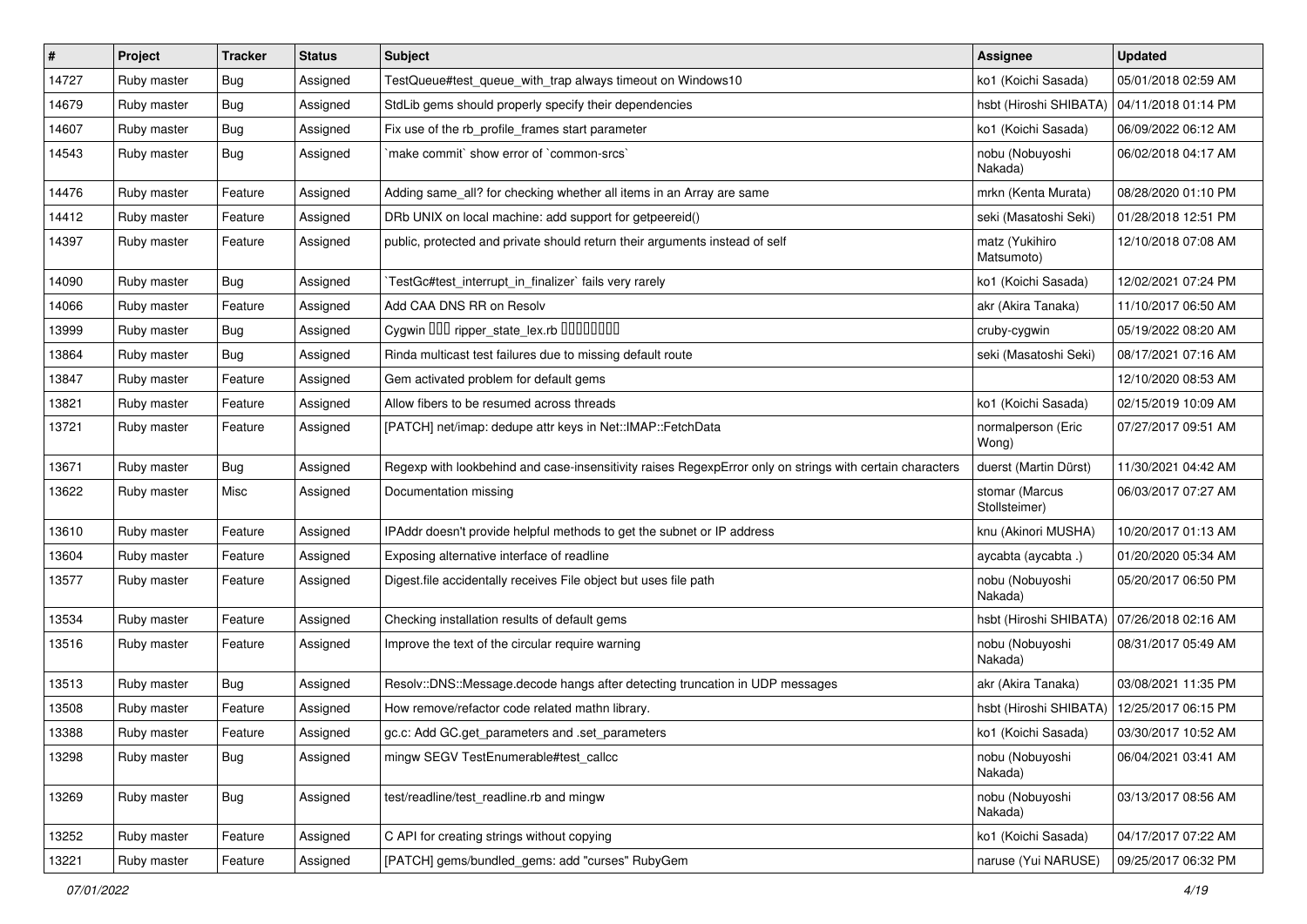| $\vert$ # | Project     | <b>Tracker</b> | <b>Status</b> | <b>Subject</b>                                                                                | Assignee                            | <b>Updated</b>      |
|-----------|-------------|----------------|---------------|-----------------------------------------------------------------------------------------------|-------------------------------------|---------------------|
| 13129     | Ruby master | Feature        | Assigned      | Refinements cannot refine method missing and respond to missing?                              | matz (Yukihiro<br>Matsumoto)        | 07/03/2021 10:45 PM |
| 13047     | Ruby master | Feature        | Assigned      | Use String literal instead of `String#+` for multiline pretty-printing of multiline strings   | akr (Akira Tanaka)                  | 02/22/2017 07:09 AM |
| 12911     | Ruby master | Misc           | Assigned      | Translate docs                                                                                |                                     | 11/24/2021 04:52 AM |
| 12848     | Ruby master | Feature        | Assigned      | Crazy idea: Allow regex definition for methods (Do not take it seriously please)              |                                     | 10/18/2016 12:17 AM |
| 12813     | Ruby master | Feature        | Assigned      | Calling chunk_while, slice_after, slice_before, slice_when with no block                      | matz (Yukihiro<br>Matsumoto)        | 12/06/2016 12:58 PM |
| 12725     | Ruby master | <b>Bug</b>     | Assigned      | Trying to use ./miniruby before it exists                                                     | nobu (Nobuyoshi<br>Nakada)          | 04/28/2017 01:45 PM |
| 12676     | Ruby master | Feature        | Assigned      | Significant performance increase, and code conciseness, for prime division method in prime.rb | marcandre<br>(Marc-Andre Lafortune) | 11/18/2016 03:46 PM |
| 12656     | Ruby master | Feature        | Assigned      | Expand short paths with File.expand path                                                      | cruby-windows                       | 01/31/2018 02:31 PM |
| 12653     | Ruby master | Feature        | Assigned      | Use wide WinAPI for rb w32 getcwd                                                             | usa (Usaku<br>NAKAMURA)             | 09/12/2016 06:35 AM |
| 12639     | Ruby master | Feature        | Assigned      | Speed up require in RubyGems by 5x                                                            | hsbt (Hiroshi SHIBATA)              | 07/26/2018 02:12 AM |
| 12582     | Ruby master | <b>Bug</b>     | Assigned      | OpenSSL Authenticated Encryption should check for tag length                                  | rhenium (Kazuki<br>Yamaguchi)       | 04/28/2017 01:45 PM |
| 12543     | Ruby master | Feature        | Assigned      | explicit tail call syntax: foo() then return                                                  | matz (Yukihiro<br>Matsumoto)        | 04/18/2021 03:02 PM |
| 12506     | Ruby master | <b>Bug</b>     | Assigned      | On cygwin, Feature #5994 does not work                                                        | cruby-cygwin                        | 05/19/2022 08:20 AM |
| 12497     | Ruby master | Feature        | Assigned      | GMP version of divmod may be slower                                                           | akr (Akira Tanaka)                  | 08/10/2016 03:11 AM |
| 12473     | Ruby master | Bug            | Assigned      | Test failure on fedora with TestTimeExtension#test_huge_precision                             | nobu (Nobuyoshi<br>Nakada)          | 04/28/2017 01:45 PM |
| 12445     | Ruby master | Bug            | Assigned      | Testing TestIO#test open fifo does not block other threads results in deadlock on cygwin      | cruby-cygwin                        | 05/19/2022 08:20 AM |
| 12444     | Ruby master | <b>Bug</b>     | Assigned      | Segmentation fault when running TestException#test_machine_stackoverflow on cygwin            | cruby-cygwin                        | 05/19/2022 08:20 AM |
| 12442     | Ruby master | Bug            | Assigned      | TestArgf#test textmode fails on cygwin                                                        | cruby-cygwin                        | 05/19/2022 08:20 AM |
| 12436     | Ruby master | <b>Bug</b>     | Assigned      | newline argument of File.open seems not respected on Windows                                  | nobu (Nobuyoshi<br>Nakada)          | 10/25/2021 09:07 AM |
| 12354     | Ruby master | Feature        | Assigned      | PKey::EC Can't output public key pem when private key exists                                  | rhenium (Kazuki<br>Yamaguchi)       | 07/24/2019 10:57 PM |
| 12281     | Ruby master | Feature        | Assigned      | Allow lexically scoped use of refinements with `using {}` block syntax                        | shugo (Shugo Maeda)                 | 06/13/2016 07:44 AM |
| 12040     | Ruby master | Bug            | Assigned      | [Win32] File.stat fails on a mounted volume                                                   | cruby-windows                       | 02/01/2016 08:13 AM |
| 12020     | Ruby master | Feature        | Assigned      | Documenting Ruby memory model                                                                 | ko1 (Koichi Sasada)                 | 12/23/2021 11:40 PM |
| 11955     | Ruby master | Feature        | Assigned      | Expose Object that Receives logs in Logger                                                    | sonots (Naotoshi Seo)               | 11/09/2017 11:35 AM |
| 11816     | Ruby master | Feature        | Assigned      | Partial safe navigation operator                                                              | matz (Yukihiro<br>Matsumoto)        | 04/14/2020 08:02 AM |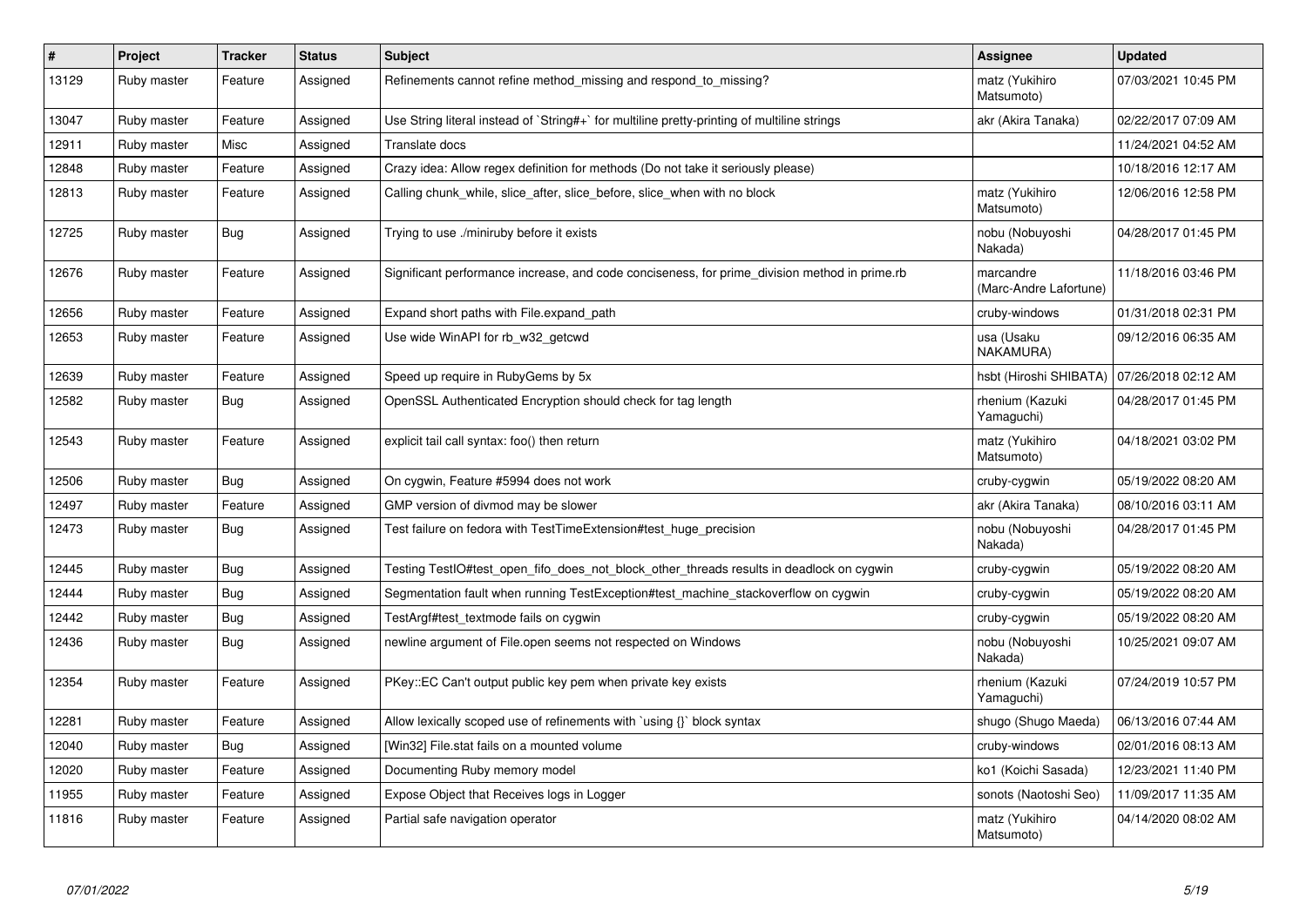| $\sharp$ | Project     | <b>Tracker</b> | <b>Status</b> | Subject                                                                                                                 | Assignee                     | <b>Updated</b>      |
|----------|-------------|----------------|---------------|-------------------------------------------------------------------------------------------------------------------------|------------------------------|---------------------|
| 11704    | Ruby master | Bug            | Assigned      | Refinements only get "used" once in loop                                                                                | matz (Yukihiro<br>Matsumoto) | 04/14/2016 02:45 AM |
| 11625    | Ruby master | Feature        | Assigned      | Unlock GVL for SHA1 calculations                                                                                        |                              | 09/25/2018 11:26 AM |
| 11531    | Ruby master | <b>Bug</b>     | Assigned      | IPAddr#== implements wrong logic                                                                                        | knu (Akinori MUSHA)          | 12/29/2019 12:50 PM |
| 11527    | Ruby master | Feature        | Assigned      | IPAddr#mask_addr isn't a method                                                                                         | knu (Akinori MUSHA)          | 11/07/2018 04:12 PM |
| 11526    | Ruby master | <b>Bug</b>     | Assigned      | Streaming HTTP requests are not idempotent and should not be retried                                                    | naruse (Yui NARUSE)          | 07/01/2019 09:16 PM |
| 11322    | Ruby master | Feature        | Assigned      | OpenUri: RuntimeError: HTTP redirection loop                                                                            | akr (Akira Tanaka)           | 11/13/2020 03:52 AM |
| 11269    | Ruby master | Bug            | Assigned      | ruby_init_setproctitle() should be called before require_libraries()                                                    | kosaki (Motohiro<br>KOSAKI)  | 06/17/2015 03:01 AM |
| 11028    | Ruby master | Feature        | Assigned      | standalone running single file ( zipped archives of ruby code) running **without installation** using "gem<br>install " | matz (Yukihiro<br>Matsumoto) | 04/04/2015 01:44 AM |
| 10919    | Ruby master | <b>Bug</b>     | Assigned      | [gem install] installs multipe platforms                                                                                | hsbt (Hiroshi SHIBATA)       | 07/30/2019 07:44 AM |
| 10791    | Ruby master | Misc           | Assigned      | [PATCH 1/1] Remove unnecessary passing value from doc for Observable                                                    |                              | 08/10/2018 10:51 AM |
| 10782    | Ruby master | Feature        | Assigned      | Patch: Add constants for BigDecimal for ZERO, ONE, TEN                                                                  | mrkn (Kenta Murata)          | 05/21/2015 08:13 AM |
| 10637    | Ruby master | Feature        | Assigned      | Puppet orchestration on vagrant fails with Error: Non-HTTP proxy URI                                                    | akr (Akira Tanaka)           | 09/23/2020 10:23 PM |
| 10560    | Ruby master | Misc           | Assigned      | confusion between $x=x+y$ , $x+=y$ , x.concat(y) and y.each{ z  $x<}$                                                   | zzak (Zachary Scott)         | 01/05/2018 09:02 PM |
| 10481    | Ruby master | Feature        | Assigned      | Add "if" and "unless" clauses to rescue statements                                                                      | matz (Yukihiro<br>Matsumoto) | 01/18/2015 02:46 PM |
| 10459    | Ruby master | Feature        | Assigned      | [PATCH] rfc3339 method for Time                                                                                         | akr (Akira Tanaka)           | 05/21/2015 08:14 AM |
| 10129    | Ruby master | Feature        | Assigned      | More descriptive error message for failed net/http requests                                                             | akr (Akira Tanaka)           | 01/05/2018 09:01 PM |
| 10038    | Ruby master | Feature        | Assigned      | Extend ObjectSpace.dump to expose buffer addresses for String and Array                                                 | tmm1 (Aman Karmani)          | 01/05/2018 09:01 PM |
| 9955     | Ruby master | <b>Bug</b>     | Assigned      | issue building dll on mingw, library not found                                                                          | nobu (Nobuyoshi<br>Nakada)   | 01/05/2018 09:00 PM |
| 9944     | Ruby master | <b>Bug</b>     | Assigned      | in ruby for windows in "system" a redirection to append a file works incorrectly                                        | cruby-windows                | 01/05/2018 09:00 PM |
| 9830     | Ruby master | Feature        | Assigned      | Support for GOST private/public keys                                                                                    |                              | 09/13/2015 03:10 AM |
| 9816     | Ruby master | Feature        | Assigned      | 00000000000000000000                                                                                                    | matz (Yukihiro<br>Matsumoto) | 10/28/2014 08:29 AM |
| 9768     | Ruby master | Feature        | Assigned      | Method that is visible only within a certain module/class                                                               | matz (Yukihiro<br>Matsumoto) | 04/25/2014 06:43 AM |
| 9755     | Ruby master | Feature        | Assigned      | Thread::Backtrace::Location#defined class                                                                               | ko1 (Koichi Sasada)          | 04/18/2014 09:22 AM |
| 9366     | Ruby master | <b>Bug</b>     | Assigned      | "make -j32 check TESTS=-j32" occasionally fails on rubygems/specification                                               | hsbt (Hiroshi SHIBATA)       | 07/26/2018 02:13 AM |
| 9235     | Ruby master | Feature        | Assigned      | Documentation for commercial support                                                                                    | zzak (Zachary Scott)         | 08/10/2019 02:55 PM |
| 9189     | Ruby master | <b>Bug</b>     | Assigned      | Build failure on Windows in case of nonascii TEMP environment.                                                          |                              | 01/05/2018 09:00 PM |
| 9136     | Ruby master | Misc           | Assigned      | Deprecated Enumerator.new(object, method) bad for BasicObject                                                           | zzak (Zachary Scott)         | 11/23/2013 03:58 AM |
| 9115     | Ruby master | <b>Bug</b>     | Assigned      | Logger traps all exceptions; breaks Timeout                                                                             | sonots (Naotoshi Seo)        | 08/20/2019 12:47 PM |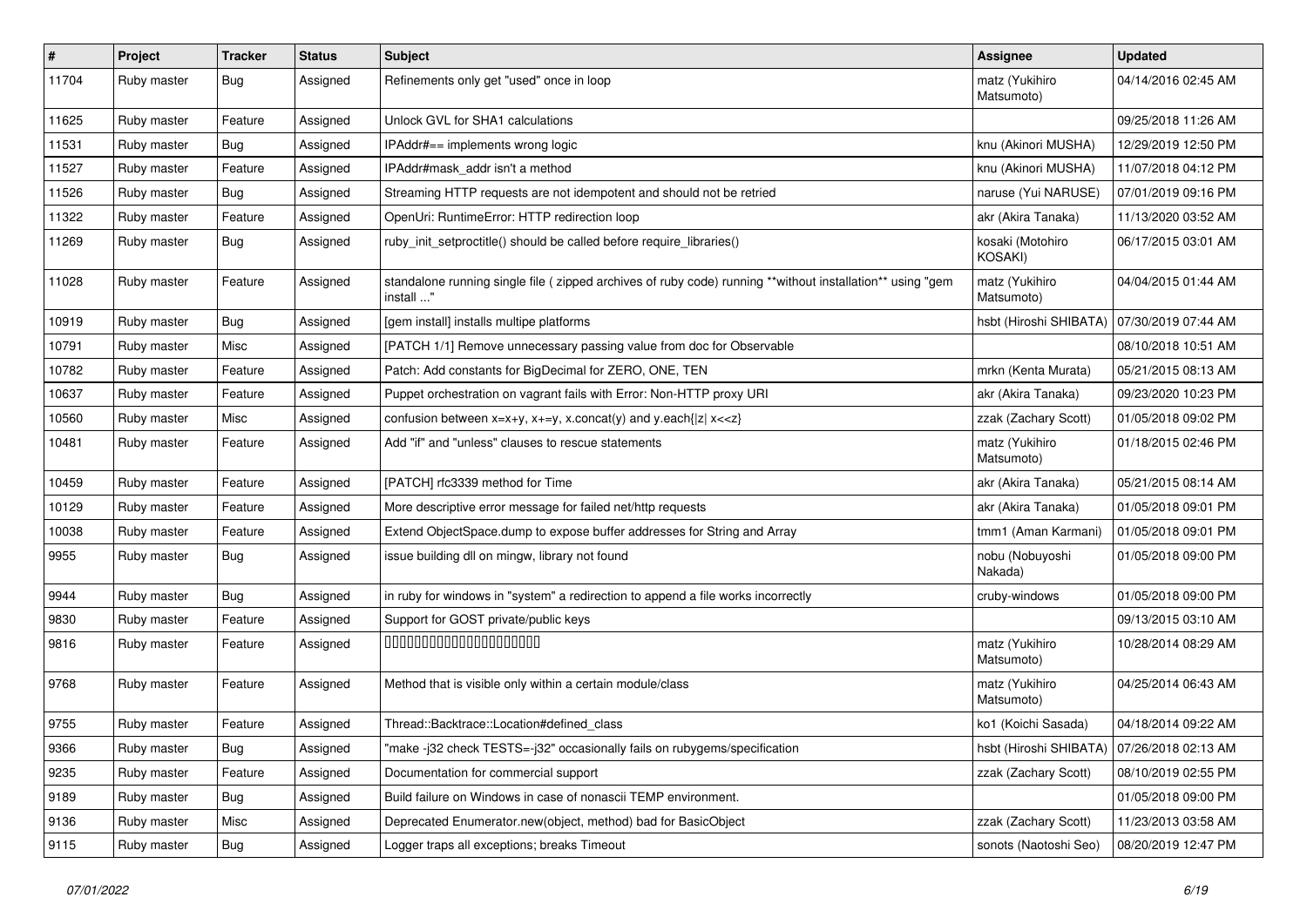| $\sharp$ | Project     | <b>Tracker</b> | <b>Status</b> | <b>Subject</b>                                                             | Assignee                      | <b>Updated</b>      |
|----------|-------------|----------------|---------------|----------------------------------------------------------------------------|-------------------------------|---------------------|
| 9023     | Ruby master | Feature        | Assigned      | Array#tail                                                                 | matz (Yukihiro<br>Matsumoto)  | 12/23/2021 11:40 PM |
| 9020     | Ruby master | Feature        | Assigned      | Net::HTTPResponse predicate/query methods                                  | naruse (Yui NARUSE)           | 12/25/2017 06:15 PM |
| 9010     | Ruby master | <b>Bug</b>     | Assigned      | /configure --prefix= cannot handle directories with spaces                 | nobu (Nobuyoshi<br>Nakada)    | 04/26/2021 10:38 PM |
| 8960     | Ruby master | Feature        | Assigned      | Add Exception#backtrace_locations                                          | ko1 (Koichi Sasada)           | 11/25/2016 02:15 PM |
| 8959     | Ruby master | Feature        | Assigned      | Allow top level prepend                                                    | nobu (Nobuyoshi<br>Nakada)    | 10/16/2013 03:22 AM |
| 8948     | Ruby master | Feature        | Assigned      | Frozen regex                                                               | matz (Yukihiro<br>Matsumoto)  | 12/20/2020 07:15 PM |
| 8850     | Ruby master | Feature        | Assigned      | Convert Rational to decimal string                                         | matz (Yukihiro<br>Matsumoto)  | 12/25/2017 06:15 PM |
| 8839     | Ruby master | Feature        | Assigned      | Class and module should return the class or module that was opened         | matz (Yukihiro<br>Matsumoto)  | 12/28/2015 08:36 AM |
| 8782     | Ruby master | Bug            | Assigned      | Don't set rl getc function on editline                                     | kouji (Kouji Takao)           | 01/05/2018 09:00 PM |
| 8678     | Ruby master | Feature        | Assigned      | Allow invalid string to work with regexp                                   | matz (Yukihiro<br>Matsumoto)  | 01/05/2018 09:00 PM |
| 8576     | Ruby master | Feature        | Assigned      | Add optimized method type for constant value methods                       | ko1 (Koichi Sasada)           | 12/25/2017 06:15 PM |
| 8536     | Ruby master | Feature        | Assigned      | Implement is numeric? family of methods                                    | matz (Yukihiro<br>Matsumoto)  | 12/25/2017 06:15 PM |
| 8460     | Ruby master | Feature        | Assigned      | PATCH: optparse: add keep_unknown option                                   | nobu (Nobuyoshi<br>Nakada)    | 05/27/2021 10:07 PM |
| 8445     | Ruby master | <b>Bug</b>     | Assigned      | IO.open and IO#set_enconding does not support :fallback option             | akr (Akira Tanaka)            | 06/14/2022 06:02 AM |
| 8299     | Ruby master | Bug            | Assigned      | Minor error in float parsing                                               | nobu (Nobuyoshi<br>Nakada)    | 12/30/2019 03:00 AM |
| 8295     | Ruby master | Feature        | Assigned      | Float I Rational 0000000000000 BigDecimal 0000000                          | mrkn (Kenta Murata)           | 12/25/2017 06:15 PM |
| 8271     | Ruby master | Feature        | Assigned      | Proposal for moving to a more visible, formal process for feature requests | matz (Yukihiro<br>Matsumoto)  | 12/23/2021 11:40 PM |
| 8263     | Ruby master | Feature        | Assigned      | Support discovering yield state of individual Fibers                       | ko1 (Koichi Sasada)           | 12/23/2021 11:40 PM |
| 8164     | Ruby master | Feature        | Assigned      | Public/Private                                                             | matz (Yukihiro<br>Matsumoto)  | 12/10/2020 08:50 AM |
| 8126     | Ruby master | Feature        | Assigned      | OpenSSL::SSL::SSLSocket does not define #recv and #send messages           | rhenium (Kazuki<br>Yamaguchi) | 08/08/2019 11:05 PM |
| 8083     | Ruby master | Feature        | Assigned      | Exit status is limited to one-byte values which is invalid for Windows     | cruby-windows                 | 03/14/2013 08:26 PM |
| 8047     | Ruby master | Feature        | Assigned      | IPAddr makes host address with netmask                                     | knu (Akinori MUSHA)           | 01/05/2018 09:00 PM |
| 8042     | Ruby master | Feature        | Assigned      | Add Addrinfo#socket to create a socket that is not connected or bound      | matz (Yukihiro<br>Matsumoto)  | 12/25/2017 06:15 PM |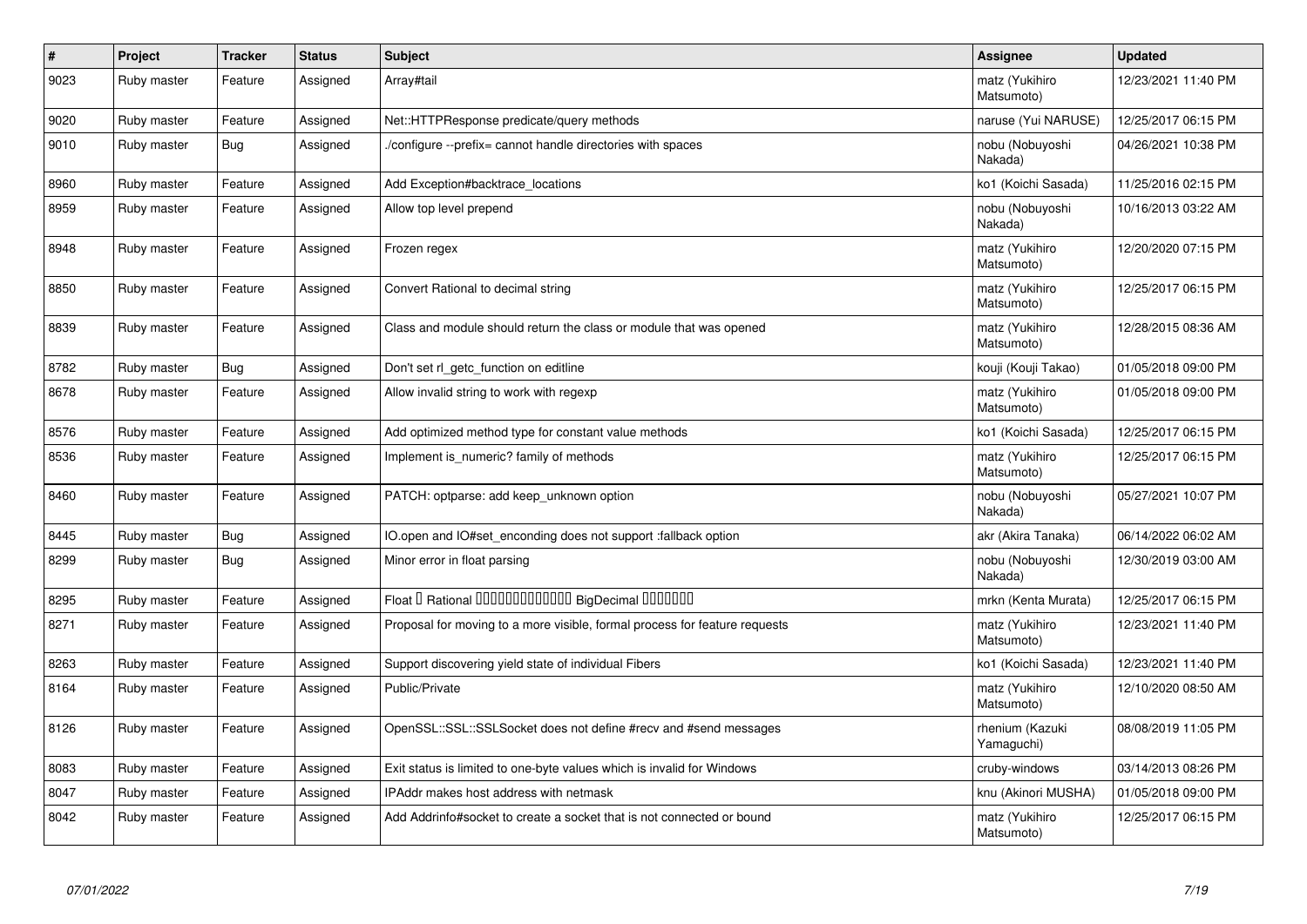| ∦    | <b>Project</b> | <b>Tracker</b> | <b>Status</b> | <b>Subject</b>                                                                          | Assignee                              | <b>Updated</b>      |
|------|----------------|----------------|---------------|-----------------------------------------------------------------------------------------|---------------------------------------|---------------------|
| 8016 | Ruby master    | Feature        | Assigned      | Alias FILE and LINE as methods                                                          | matz (Yukihiro<br>Matsumoto)          | 12/25/2017 06:15 PM |
| 7976 | Ruby master    | <b>Bug</b>     | Assigned      | TracePoint call is at call point, not call site                                         | ko1 (Koichi Sasada)                   | 01/05/2018 09:00 PM |
| 7968 | Ruby master    | Bug            | Assigned      | Poor UDPSocket#send performance in ruby 2.0.0 on windows                                | cruby-windows                         | 10/23/2017 12:23 AM |
| 7964 | Ruby master    | <b>Bug</b>     | Assigned      | Writing an ASCII-8BIT String to a StringIO created from a UTF-8 String                  | nobu (Nobuyoshi<br>Nakada)            | 01/05/2018 09:00 PM |
| 7859 | Ruby master    | <b>Bug</b>     | Assigned      | Readline: Incorrect arrow key behavior in vi_editing_mode insert mode with Readline 6.2 | kouji (Kouji Takao)                   | 12/25/2017 06:15 PM |
| 7739 | Ruby master    | Feature        | Assigned      | Define Hash#  as Hash#reverse merge in Rails                                            | matz (Yukihiro<br>Matsumoto)          | 12/25/2017 06:15 PM |
| 7644 | Ruby master    | Feature        | Assigned      | In refinements, change "using" keyword to a less generic word.                          | matz (Yukihiro<br>Matsumoto)          | 12/10/2020 08:49 AM |
| 7580 | Ruby master    | Feature        | Assigned      | Range translation                                                                       | matz (Yukihiro<br>Matsumoto)          | 06/11/2018 09:51 AM |
| 7532 | Ruby master    | Feature        | Assigned      | Hardcoded compiler location                                                             | nobu (Nobuyoshi<br>Nakada)            | 12/25/2017 06:15 PM |
| 7518 | Ruby master    | Feature        | Assigned      | Fiddle::Pointer#to str and Fiddle::Pointer#to int should be removed                     | tenderlovemaking<br>(Aaron Patterson) | 08/15/2013 04:56 AM |
| 7503 | Ruby master    | Feature        | Assigned      | make timeout rb async-interrupt safe by default                                         | matz (Yukihiro<br>Matsumoto)          | 12/25/2017 06:15 PM |
| 7488 | Ruby master    | Feature        | Assigned      | Receiving object id in object creation probes                                           | tenderlovemaking<br>(Aaron Patterson) | 12/25/2017 06:15 PM |
| 7436 | Ruby master    | Feature        | Assigned      | Allow for a "granularity" flag for backtrace_locations                                  | matz (Yukihiro<br>Matsumoto)          | 12/25/2017 06:15 PM |
| 7412 | Ruby master    | Feature        | Assigned      | Pathname#relative_path_from does not support mixed directory separators on windows      | akr (Akira Tanaka)                    | 01/05/2018 09:00 PM |
| 7394 | Ruby master    | Feature        | Assigned      | Enumerable#find ifnone parameter could be non-callable                                  | nobu (Nobuyoshi<br>Nakada)            | 02/10/2021 09:32 AM |
| 7362 | Ruby master    | Feature        | Assigned      | Adding Pathname#start with?                                                             | akr (Akira Tanaka)                    | 12/25/2017 06:15 PM |
| 7349 | Ruby master    | Feature        | Assigned      | Struct#inspect needs more meaningful output                                             | matz (Yukihiro<br>Matsumoto)          | 12/25/2017 06:15 PM |
| 7321 | Ruby master    | Feature        | Assigned      | Newton.#nsolve 00 2 0000000000                                                          | mrkn (Kenta Murata)                   | 12/25/2017 06:15 PM |
| 7314 | Ruby master    | Feature        | Assigned      | Convert Proc to Lambda doesn't work in MRI                                              | matz (Yukihiro<br>Matsumoto)          | 05/21/2016 09:15 AM |
| 7148 | Ruby master    | Feature        | Assigned      | Improved Tempfile w/o DelegateClass                                                     | Glass_saga (Masaki<br>Matsushita)     | 03/27/2019 09:51 AM |
| 7132 | Ruby master    | Feature        | Assigned      | Alternation between named / ordered method arguments and aliases for method arguments.  | matz (Yukihiro<br>Matsumoto)          | 12/25/2017 06:15 PM |
| 7121 | Ruby master    | Feature        | Assigned      | Extending the use of `require'                                                          | matz (Yukihiro<br>Matsumoto)          | 12/25/2017 06:15 PM |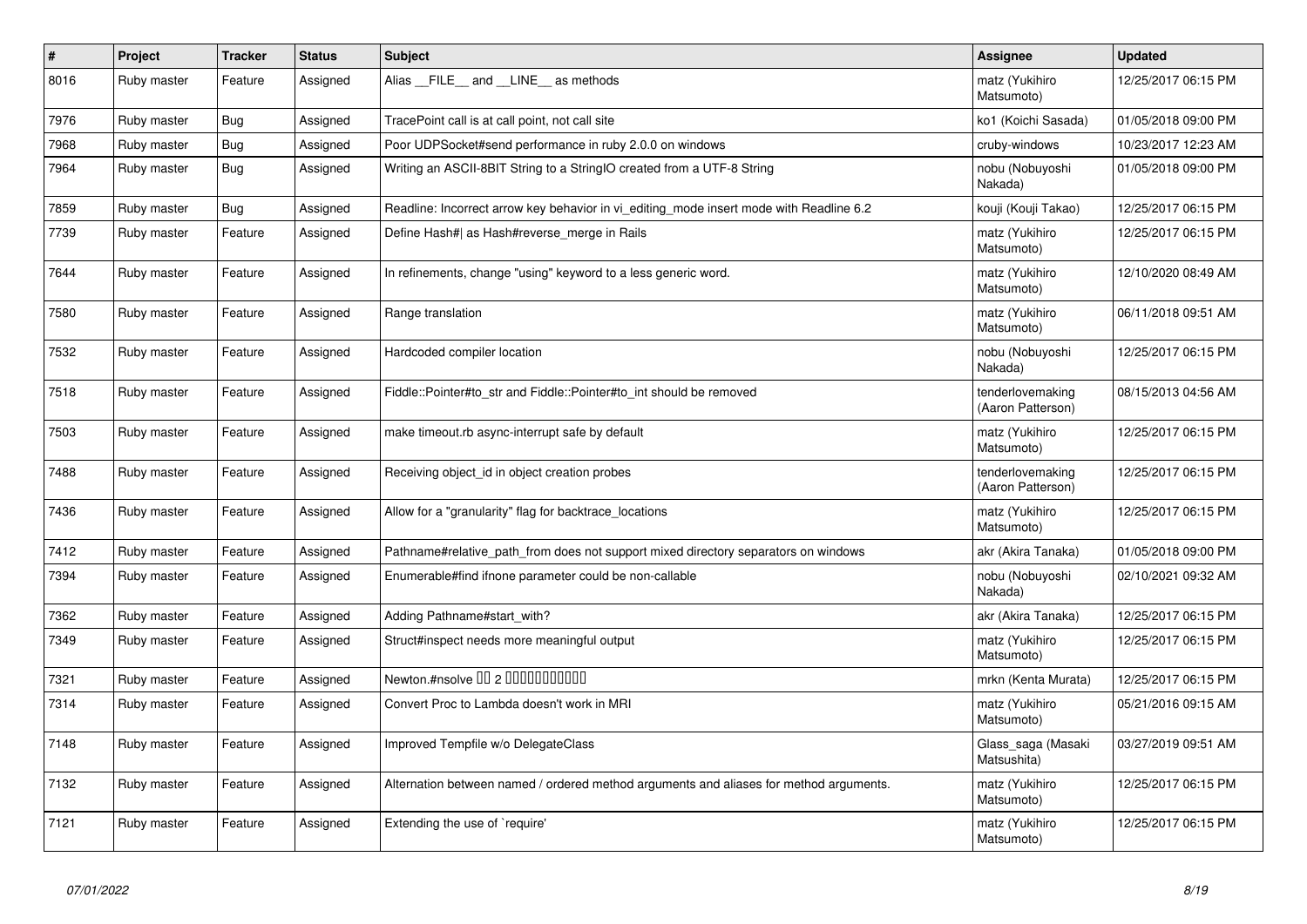| #    | Project     | <b>Tracker</b> | <b>Status</b> | <b>Subject</b>                                                                                                   | Assignee                           | <b>Updated</b>      |
|------|-------------|----------------|---------------|------------------------------------------------------------------------------------------------------------------|------------------------------------|---------------------|
| 7087 | Ruby master | Feature        | Assigned      | ::ConditionVariable#wait does not work with Monitor because Monitor#sleep does not exist                         | matz (Yukihiro<br>Matsumoto)       | 12/25/2017 06:15 PM |
| 7086 | Ruby master | Feature        | Assigned      | Condition Variable#wait has meaningless return value                                                             | kosaki (Motohiro<br><b>KOSAKI)</b> | 12/25/2017 06:15 PM |
| 6973 | Ruby master | Feature        | Assigned      | Add an #integral? method to Numeric to test for whole-number values                                              | mrkn (Kenta Murata)                | 12/25/2017 06:15 PM |
| 6857 | Ruby master | Feature        | Assigned      | bigdecimal/math BigMath.E/BigMath.exp R. P. Feynman inspired optimization                                        | mrkn (Kenta Murata)                | 12/25/2017 06:15 PM |
| 6842 | Ruby master | Feature        | Assigned      | Add Optional Arguments to String#strip                                                                           | matz (Yukihiro<br>Matsumoto)       | 08/24/2016 05:50 AM |
| 6841 | Ruby master | Feature        | Assigned      | Shorthand for Assigning Return Value of Method to Self                                                           | matz (Yukihiro<br>Matsumoto)       | 12/10/2020 08:53 AM |
| 6811 | Ruby master | Feature        | Assigned      | File, Dir and FileUtils should have bang-versions of singleton methods that fails silently                       | matz (Yukihiro<br>Matsumoto)       | 12/25/2017 06:15 PM |
| 6810 | Ruby master | Feature        | Assigned      | module A::B; end` is not equivalent to `module A; module B; end; end` with respect to constant lookup<br>(scope) | matz (Yukihiro<br>Matsumoto)       | 12/10/2020 09:22 AM |
| 6802 | Ruby master | Feature        | Assigned      | String#scan should have equivalent yielding MatchData                                                            | matz (Yukihiro<br>Matsumoto)       | 12/25/2017 06:15 PM |
| 6769 | Ruby master | Feature        | Assigned      | rbinstall.rb: install both src and batch files separetely                                                        | nobu (Nobuyoshi<br>Nakada)         | 10/30/2015 12:38 PM |
| 6695 | Ruby master | Feature        | Assigned      | Configuration for Thread/Fiber creation                                                                          | ko1 (Koichi Sasada)                | 12/25/2017 06:15 PM |
| 6694 | Ruby master | Feature        | Assigned      | Thread.new without block.                                                                                        | ko1 (Koichi Sasada)                | 12/25/2017 06:15 PM |
| 6682 | Ruby master | Feature        | Assigned      | Add a method to return an instance attached by a singleton class                                                 | shyouhei (Shyouhei<br>Urabe)       | 12/25/2017 06:15 PM |
| 6671 | Ruby master | Feature        | Assigned      | File.split_all and File.split_root                                                                               | matz (Yukihiro<br>Matsumoto)       | 12/25/2017 06:15 PM |
| 6648 | Ruby master | Feature        | Assigned      | Provide a standard API for retrieving all command-line flags passed to Ruby                                      | matz (Yukihiro<br>Matsumoto)       | 12/25/2017 06:15 PM |
| 6613 | Ruby master | Feature        | Assigned      | VT_RECORD, IRecordInfo Support in WIN32OLE                                                                       | suke (Masaki Suketa)               | 12/25/2017 06:15 PM |
| 6611 | Ruby master | Feature        | Assigned      | Comments requested on implementation of set parse func                                                           | matz (Yukihiro<br>Matsumoto)       | 12/25/2017 06:15 PM |
| 6596 | Ruby master | Feature        | Assigned      | New method `Array#indexes`                                                                                       | matz (Yukihiro<br>Matsumoto)       | 07/29/2020 01:41 AM |
| 6594 | Ruby master | Feature        | Assigned      | Integrated Functor                                                                                               | matz (Yukihiro<br>Matsumoto)       | 12/10/2020 08:53 AM |
| 6590 | Ruby master | Feature        | Assigned      | Dealing with bigdecimal, etc gems in JRuby                                                                       | hsbt (Hiroshi SHIBATA)             | 05/15/2019 08:33 PM |
| 6452 | Ruby master | Feature        | Assigned      | Allow extend to override class methods                                                                           | matz (Yukihiro<br>Matsumoto)       | 12/10/2020 08:53 AM |
| 6445 | Ruby master | Feature        | Assigned      | request for default length/position on string index                                                              | matz (Yukihiro<br>Matsumoto)       | 12/25/2017 06:15 PM |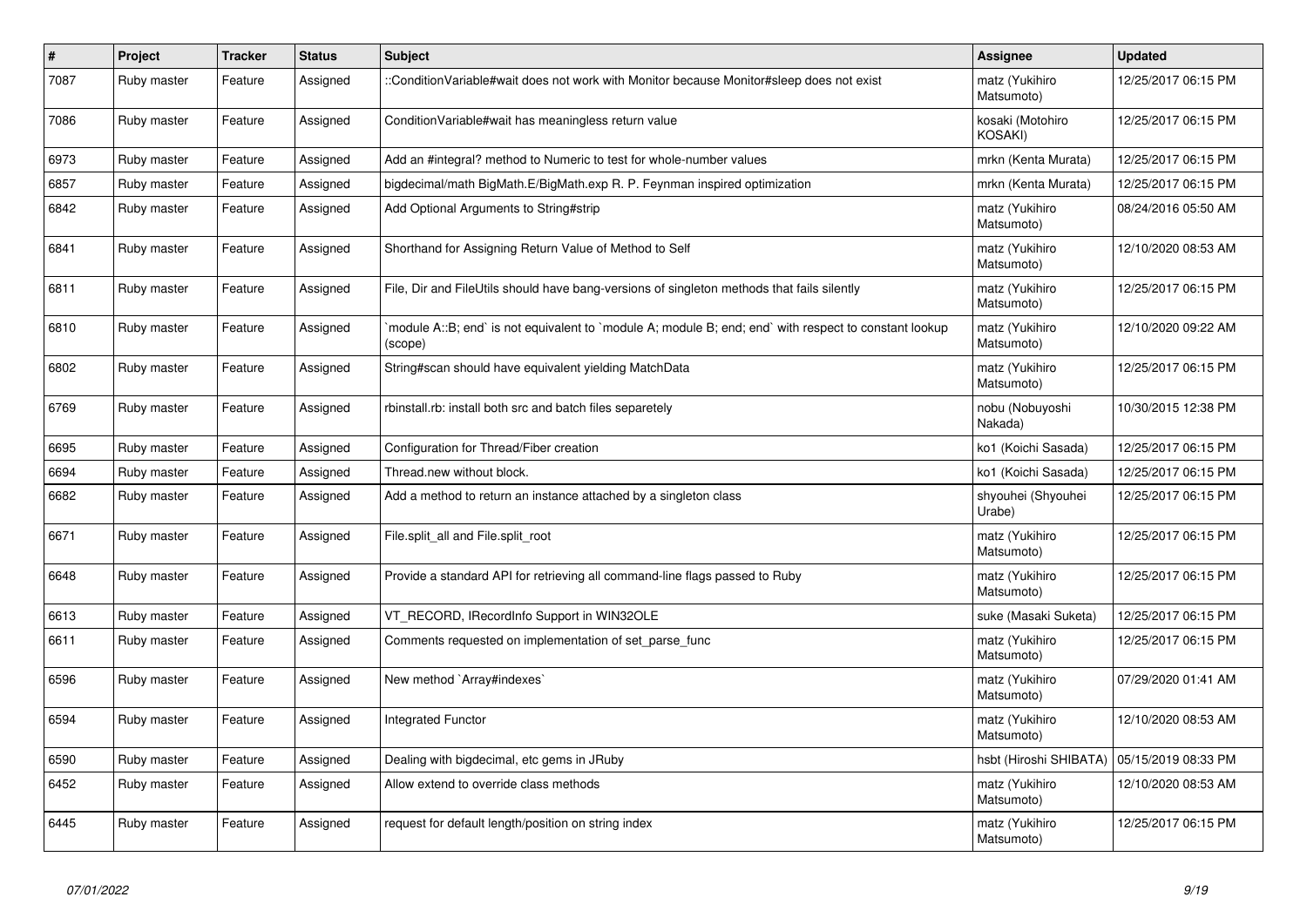| #    | Project     | <b>Tracker</b> | <b>Status</b> | Subject                                                                | Assignee                     | <b>Updated</b>      |
|------|-------------|----------------|---------------|------------------------------------------------------------------------|------------------------------|---------------------|
| 6413 | Ruby master | Feature        | Assigned      | Make Dir.entries default to Dir.entries(Dir.pwd)                       | matz (Yukihiro<br>Matsumoto) | 12/25/2017 06:15 PM |
| 6376 | Ruby master | Feature        | Assigned      | Feature lookup and checking if feature is loaded                       | matz (Yukihiro<br>Matsumoto) | 12/25/2017 06:15 PM |
| 6360 | Ruby master | Bug            | Assigned      | Debug information build even without requesting it                     | nobu (Nobuyoshi<br>Nakada)   | 01/05/2018 09:00 PM |
| 6354 | Ruby master | Feature        | Assigned      | Remove escape (break/return/redo/next support) from class/module scope | matz (Yukihiro<br>Matsumoto) | 12/25/2017 06:15 PM |
| 6351 | Ruby master | Bug            | Assigned      | transcode table generator does not support multi characters of Unicode | duerst (Martin Dürst)        | 12/25/2017 06:15 PM |
| 6337 | Ruby master | Feature        | Assigned      | FileUtils#sync                                                         | matz (Yukihiro<br>Matsumoto) | 12/25/2017 06:15 PM |
| 6317 | Ruby master | Feature        | Assigned      | Range#cover?000000Range00000000000000000000                            | matz (Yukihiro<br>Matsumoto) | 12/25/2017 06:15 PM |
| 6309 | Ruby master | Feature        | Assigned      | Add a reference queue for weak references                              | matz (Yukihiro<br>Matsumoto) | 08/23/2020 09:07 PM |
| 6308 | Ruby master | Feature        | Assigned      | Eliminate delegation from WeakRef                                      | matz (Yukihiro<br>Matsumoto) | 12/23/2021 11:40 PM |
| 6293 | Ruby master | Feature        | Assigned      | new queue / blocking queues                                            | matz (Yukihiro<br>Matsumoto) | 12/25/2017 06:15 PM |
| 6277 | Ruby master | Feature        | Assigned      | Hash#convert_key                                                       | matz (Yukihiro<br>Matsumoto) | 12/25/2017 06:15 PM |
| 6265 | Ruby master | Feature        | Assigned      | Remove 'useless' 'concatenation' syntax                                | naruse (Yui NARUSE)          | 08/10/2016 02:36 AM |
| 6133 | Ruby master | Feature        | Assigned      | SSLSocket <sup>[]</sup> shutdown <sup>[][][]</sup>                     |                              | 09/13/2015 03:22 AM |
| 6047 | Ruby master | Feature        | Assigned      | read_all: Grow buffer exponentially in generic case                    |                              | 09/13/2015 03:19 AM |
| 6012 | Ruby master | Feature        | Assigned      | Proc#source location also return the column                            | nobu (Nobuyoshi<br>Nakada)   | 02/12/2019 07:49 AM |
| 5970 | Ruby master | Feature        | Assigned      | Add Enumerable#join with same semantics as Array#join                  | matz (Yukihiro<br>Matsumoto) | 12/25/2017 06:15 PM |
| 5945 | Ruby master | Feature        | Assigned      | Add the ability to mark a at_exit as process-local.                    | matz (Yukihiro<br>Matsumoto) | 10/10/2018 08:29 AM |
| 5825 | Ruby master | Feature        | Assigned      | Sweet instance var assignment in the object initializer                | matz (Yukihiro<br>Matsumoto) | 12/10/2020 08:53 AM |
| 5781 | Ruby master | Feature        | Assigned      | Query attributes (attribute methods ending in `?` mark)                | matz (Yukihiro<br>Matsumoto) | 01/10/2020 06:34 AM |
| 5764 | Ruby master | Feature        | Assigned      | Net::HTTP should assume HTTP/0.9 on unexpected responses               | naruse (Yui NARUSE)          | 07/15/2019 05:06 PM |
| 5749 | Ruby master | Feature        | Assigned      | new method String#match_all needed                                     | matz (Yukihiro<br>Matsumoto) | 12/25/2017 06:15 PM |
| 5741 | Ruby master | Feature        | Assigned      | Secure Erasure of Passwords                                            | matz (Yukihiro<br>Matsumoto) | 12/25/2017 06:15 PM |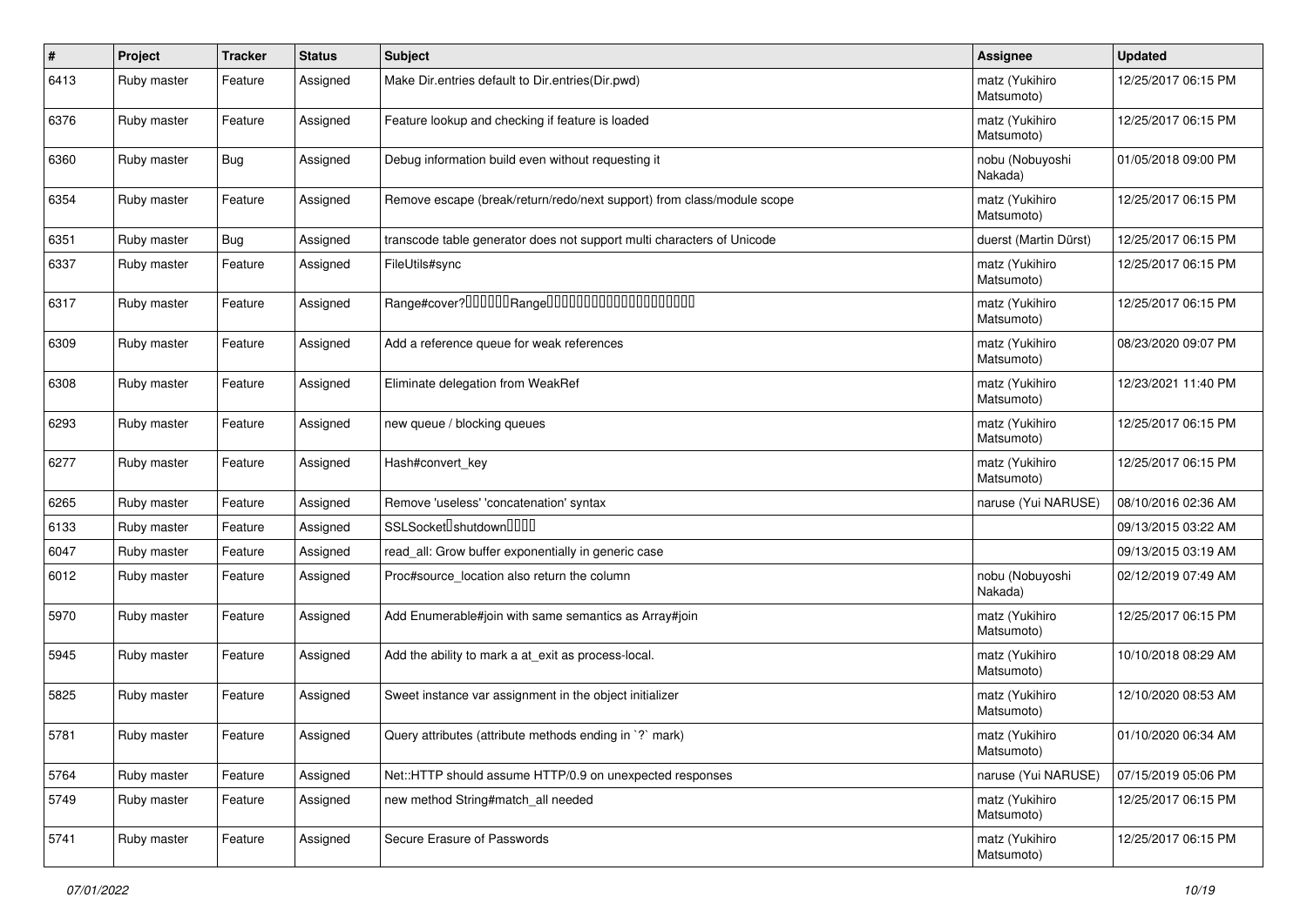| #    | Project     | <b>Tracker</b> | <b>Status</b> | Subject                                                            | Assignee                     | <b>Updated</b>      |
|------|-------------|----------------|---------------|--------------------------------------------------------------------|------------------------------|---------------------|
| 5654 | Ruby master | Feature        | Assigned      | Introduce global lock to avoid concurrent require                  | nahi (Hiroshi<br>Nakamura)   | 12/25/2017 06:15 PM |
| 5643 | Ruby master | Feature        | Assigned      | require/load options and binding option                            | matz (Yukihiro<br>Matsumoto) | 12/25/2017 06:15 PM |
| 5617 | Ruby master | Feature        | Assigned      | Allow install RubyGems into dediceted directory                    | hsbt (Hiroshi SHIBATA)       | 05/16/2018 09:15 AM |
| 5582 | Ruby master | Feature        | Assigned      | Allow clone of singleton methods on a BasicObject                  | matz (Yukihiro<br>Matsumoto) | 12/25/2017 06:15 PM |
| 5558 | Ruby master | Feature        | Assigned      | String#% strange arity errors                                      | matz (Yukihiro<br>Matsumoto) | 12/25/2017 06:15 PM |
| 5461 | Ruby master | Feature        | Assigned      | Add pipelining to Net::HTTP                                        | naruse (Yui NARUSE)          | 12/25/2017 06:15 PM |
| 5456 | Ruby master | Feature        | Assigned      | kernel#syscall() should be removed.                                | matz (Yukihiro<br>Matsumoto) | 12/10/2020 08:46 AM |
| 5445 | Ruby master | Feature        | Assigned      | Need RUBYOPT - r before ARGV - r                                   | matz (Yukihiro<br>Matsumoto) | 12/25/2017 06:15 PM |
| 5434 | Ruby master | Feature        | Assigned      | Allow per-class whitelisting of methods safe to expose through DRb | seki (Masatoshi Seki)        | 12/25/2017 06:15 PM |
| 5389 | Ruby master | Feature        | Assigned      | New method Enumerator#iterate                                      | matz (Yukihiro<br>Matsumoto) | 12/25/2017 06:15 PM |
| 5334 | Ruby master | Bug            | Assigned      | Segmentation fault in InternetExplorer IServiceProvider interface  | suke (Masaki Suketa)         | 12/30/2019 03:00 AM |
| 5317 | Ruby master | Bug            | Assigned      | $ruby$ 00000000000000000000 $r_{\text{t}}$ 000000000000000         | nobu (Nobuyoshi<br>Nakada)   | 01/05/2018 09:00 PM |
| 5310 | Ruby master | Feature        | Assigned      | Integral objects                                                   | mrkn (Kenta Murata)          | 12/25/2017 06:15 PM |
| 5179 | Ruby master | <b>Bug</b>     | Assigned      | Complex#rationalize and to_r with approximate zeros                | mrkn (Kenta Murata)          | 01/17/2020 03:00 AM |
| 5133 | Ruby master | Feature        | Assigned      | Array#unzip as an alias of Array#transpose                         | mrkn (Kenta Murata)          | 12/25/2017 06:15 PM |
| 5129 | Ruby master | Feature        | Assigned      | Create a core class "FileArray" and make "ARGF" its instance       | matz (Yukihiro<br>Matsumoto) | 01/23/2018 02:02 PM |
| 5064 | Ruby master | Feature        | Assigned      | HTTP user-agent class                                              | matz (Yukihiro<br>Matsumoto) | 12/25/2017 06:15 PM |
| 5007 | Ruby master | Feature        | Assigned      | Proc#call_under: Unifying instance_eval and instance_exec          | matz (Yukihiro<br>Matsumoto) | 04/19/2018 07:57 AM |
| 4924 | Ruby master | Feature        | Assigned      | mkmf have_header fails with C++ headers                            | nobu (Nobuyoshi<br>Nakada)   | 12/25/2017 06:15 PM |
| 4831 | Ruby master | Feature        | Assigned      | Integer#prime_factors                                              | yugui (Yuki Sonoda)          | 01/23/2018 08:09 AM |
| 4824 | Ruby master | Feature        | Assigned      | Provide method Kernel#executed?                                    | matz (Yukihiro<br>Matsumoto) | 03/05/2018 04:57 AM |
| 4818 | Ruby master | Feature        | Assigned      | Add method marshalable?                                            | matz (Yukihiro<br>Matsumoto) | 12/25/2017 06:15 PM |
| 4592 | Ruby master | Feature        | Assigned      | Tempfile <sup>[1010101011]</sup>                                   | matz (Yukihiro<br>Matsumoto) | 12/25/2017 06:14 PM |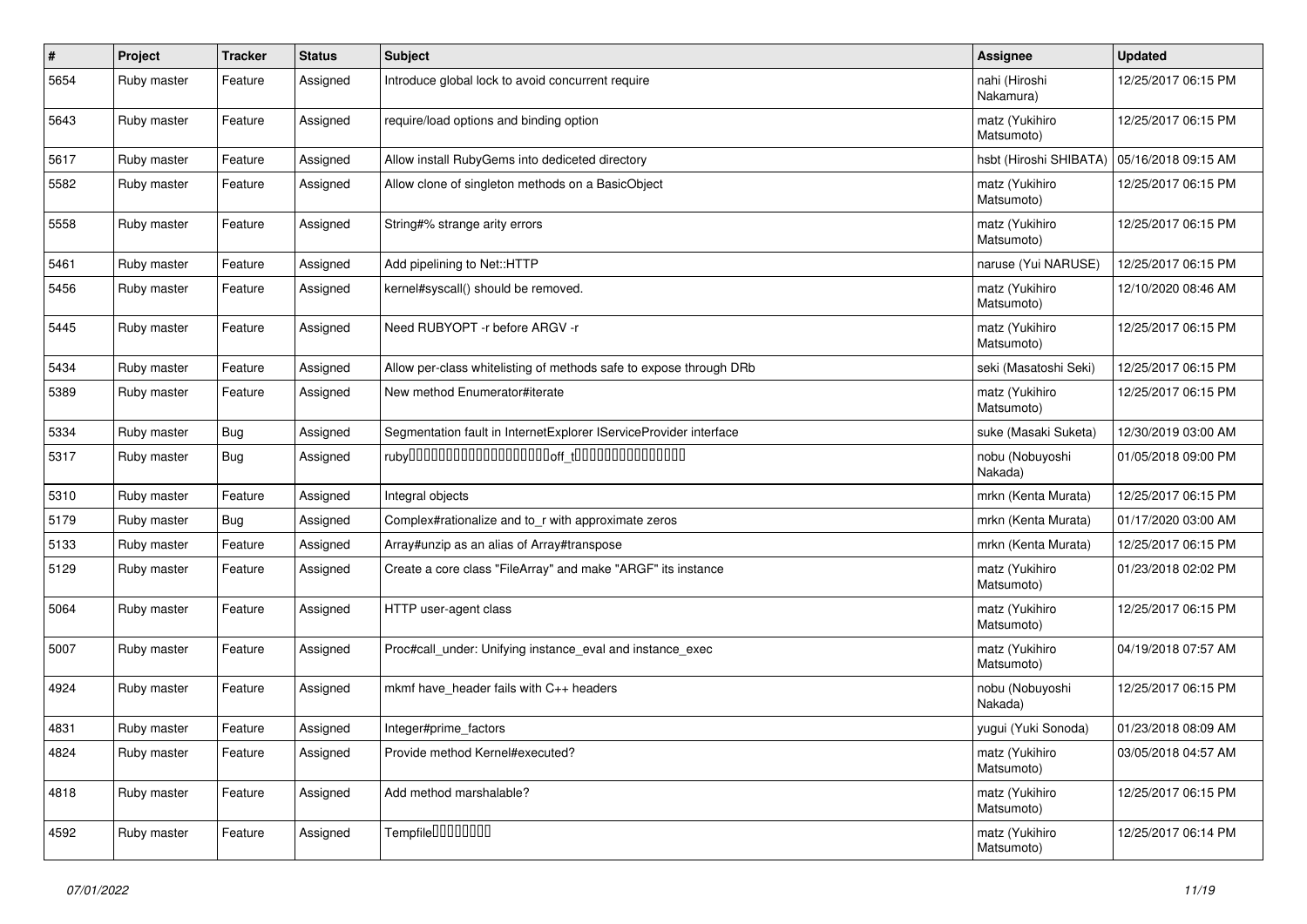| $\pmb{\#}$ | Project     | <b>Tracker</b> | <b>Status</b> | <b>Subject</b>                                                               | Assignee                           | <b>Updated</b>      |
|------------|-------------|----------------|---------------|------------------------------------------------------------------------------|------------------------------------|---------------------|
| 4539       | Ruby master | Feature        | Assigned      | Array#zip_with                                                               | matz (Yukihiro<br>Matsumoto)       | 11/28/2019 08:23 AM |
| 4521       | Ruby master | Feature        | Assigned      | NoMethodError#message may take very long to execute                          | matz (Yukihiro<br>Matsumoto)       | 12/25/2017 06:14 PM |
| 4514       | Ruby master | Feature        | Assigned      | #deep_clone and #deep_dup for Objects                                        | matz (Yukihiro<br>Matsumoto)       | 12/25/2017 06:14 PM |
| 4464       | Ruby master | Feature        | Assigned      | [PATCH] add Fcntl::Flock object for easier use of POSIX file locks           | kosaki (Motohiro<br><b>KOSAKI)</b> | 12/25/2017 06:14 PM |
| 4247       | Ruby master | Feature        | Assigned      | New features for Array#sample, Array#choice                                  | mame (Yusuke Endoh)                | 12/25/2017 06:14 PM |
| 4040       | Ruby master | Bug            | Assigned      | SystemStackError with Hash[*a] for Large _a_                                 | ko1 (Koichi Sasada)                | 12/25/2017 06:14 PM |
| 3953       | Ruby master | Feature        | Assigned      | TCPSocket / UDPSocket do not accept IPAddr objects.                          | knu (Akinori MUSHA)                | 12/25/2017 06:14 PM |
| 3731       | Ruby master | Feature        | Assigned      | Easier Embedding API for Ruby                                                | ko1 (Koichi Sasada)                | 12/25/2017 06:14 PM |
| 3608       | Ruby master | Feature        | Assigned      | Enhancing Pathname#each_child to be lazy                                     | akr (Akira Tanaka)                 | 12/25/2017 06:14 PM |
| 2631       | Ruby master | Feature        | Assigned      | Allow IO#reopen to take a block                                              | Glass_saga (Masaki<br>Matsushita)  | 05/24/2018 01:22 PM |
| 2324       | Ruby master | Feature        | Assigned      | Dir instance methods for relative path                                       | nobu (Nobuyoshi<br>Nakada)         | 12/25/2017 05:58 PM |
| 2294       | Ruby master | Feature        | Assigned      | [PATCH] ruby_bind_stack() to embed Ruby in coroutine                         | ko1 (Koichi Sasada)                | 01/05/2018 09:00 PM |
| 1644       | Ruby master | Feature        | Assigned      | recv on inherited socket wrapped in TCPSocket does not read data, on Windows | cruby-windows                      | 12/10/2020 08:45 AM |
| 595        | Ruby master | <b>Bug</b>     | Assigned      | Fiber ignores ensure clause                                                  | ioquatix (Samuel<br>Williams)      | 12/29/2019 10:37 AM |
| 18888      | Ruby master | Misc           | Open          | Migrate ruby-lang.org mail services to Google Domains and Google Workspace   |                                    | 06/30/2022 09:14 PM |
| 18887      | Ruby master | Bug            | Open          | documentation for protected methods                                          |                                    | 06/29/2022 08:08 AM |
| 18886      | Ruby master | <b>Bug</b>     | Open          | Struct aref and aset don't trigger any tracepoints.                          | ko1 (Koichi Sasada)                | 06/29/2022 06:05 AM |
| 18885      | Ruby master | Feature        | Open          | Long lived fork advisory API (potential Copy on Write optimizations)         |                                    | 06/30/2022 09:27 AM |
| 18883      | Ruby master | <b>Bug</b>     | Open          | parse.y: trailing comma cannot coexist with star                             |                                    | 06/28/2022 07:25 AM |
| 18880      | Ruby master | <b>Bug</b>     | Open          | IO#sysread on Windows does not validate arguments                            |                                    | 06/26/2022 04:26 PM |
| 18878      | Ruby master | <b>Bug</b>     | Open          | parse.y: Foo::Bar {} is inconsistently rejected                              |                                    | 06/28/2022 03:38 AM |
| 18842      | Ruby master | <b>Bug</b>     | Open          | Ruby's Resolv library does not handle correctly the `NODATA` case            |                                    | 06/19/2022 05:39 PM |
| 18841      | Ruby master | Feature        | Open          | Proposal: autoload_relative                                                  |                                    | 06/19/2022 11:22 PM |
| 18840      | Ruby master | Misc           | Open          | Top-level #using and other methods docs                                      |                                    | 06/18/2022 07:12 PM |
| 18837      | Ruby master | <b>Bug</b>     | Open          | Not possible to evaluate expression with numbered parameters in it           |                                    | 06/17/2022 12:48 PM |
| 18836      | Ruby master | Misc           | Open          | DevMeeting-2022-07-21                                                        |                                    | 06/30/2022 03:26 AM |
| 18835      | Ruby master | Feature        | Open          | Add InstructionSequence#type method                                          |                                    | 06/16/2022 10:30 PM |
| 18832      | Ruby master | Feature        | Open          | Do not have class/module keywords consider ancestors of Object               |                                    | 06/21/2022 05:50 AM |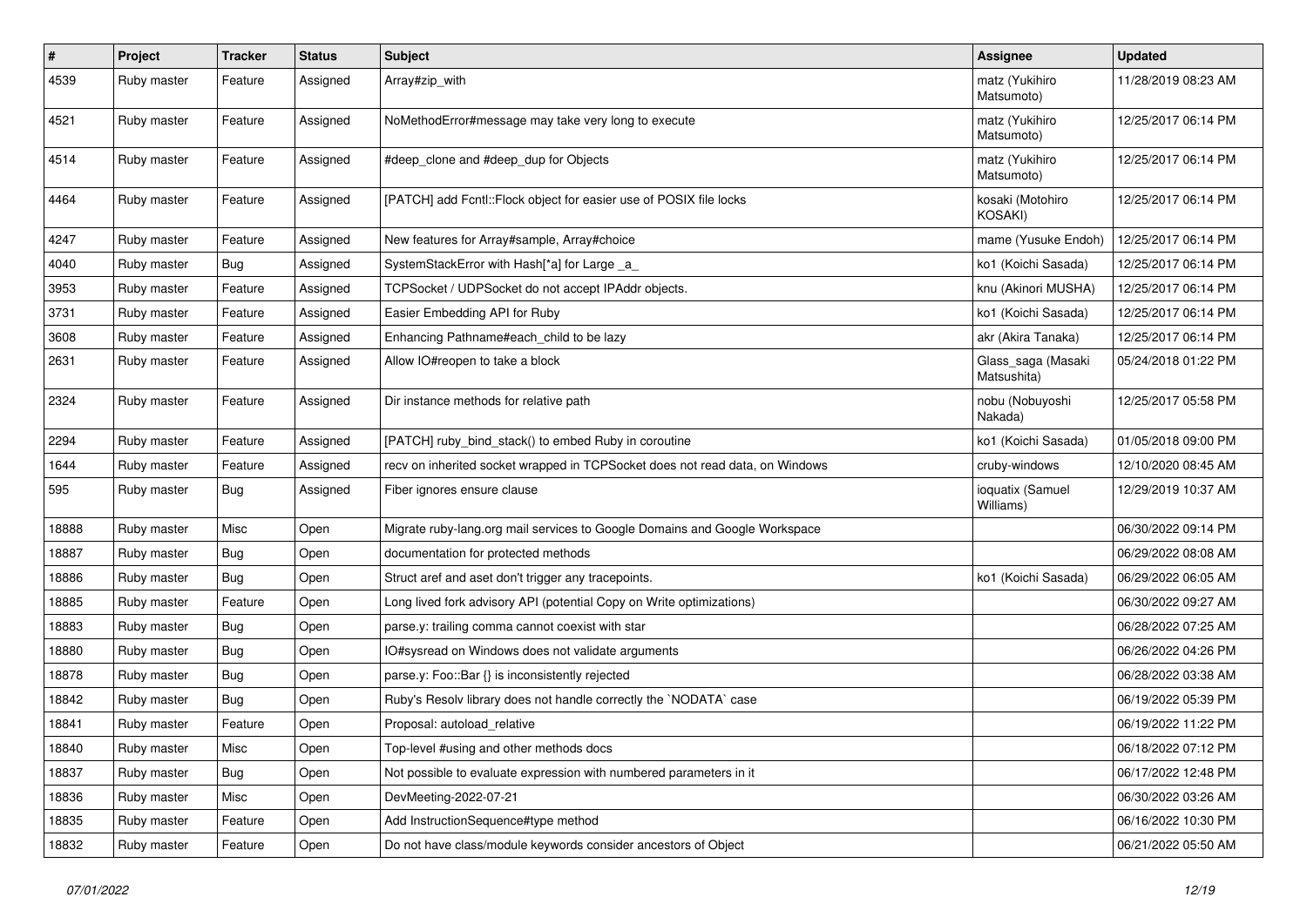| $\vert$ # | Project     | <b>Tracker</b> | <b>Status</b> | <b>Subject</b>                                                                                                     | Assignee                      | <b>Updated</b>      |
|-----------|-------------|----------------|---------------|--------------------------------------------------------------------------------------------------------------------|-------------------------------|---------------------|
| 18831     | Ruby master | Feature        | Open          | Block argument to 'yield'                                                                                          |                               | 06/18/2022 03:12 AM |
| 18826     | Ruby master | <b>Bug</b>     | Open          | Symbol#to_proc inconsistent, sometimes calls private methods                                                       |                               | 06/16/2022 07:27 AM |
| 18825     | Ruby master | Feature        | Open          | Specialized instruction for "array literal + `.hash`"                                                              |                               | 06/14/2022 05:24 PM |
| 18822     | Ruby master | Feature        | Open          | Ruby lack a proper method to percent-encode strings for URIs (RFC 3986)                                            |                               | 06/09/2022 02:42 PM |
| 18821     | Ruby master | Feature        | Open          | Expose Pattern Matching interfaces in core classes                                                                 |                               | 06/09/2022 07:24 AM |
| 18818     | Ruby master | <b>Bug</b>     | Open          | SEGV (Fiber scheduler?)                                                                                            | ioquatix (Samuel<br>Williams) | 06/06/2022 06:31 PM |
| 18816     | Ruby master | <b>Bug</b>     | Open          | Ractor segfaulting MacOS 12.4 (aarch64 / M1 processor)                                                             |                               | 06/13/2022 01:46 PM |
| 18815     | Ruby master | Feature        | Open          | instance_{eval,exec} vs Proc#>>                                                                                    |                               | 06/02/2022 05:17 PM |
| 18814     | Ruby master | Feature        | Open          | Ractor: add method to query incoming message queue size                                                            |                               | 06/30/2022 10:58 AM |
| 18812     | Ruby master | Feature        | Open          | Add ability to trace exit locations for YJIT                                                                       |                               | 06/01/2022 02:42 PM |
| 18810     | Ruby master | <b>Bug</b>     | Open          | Make `Kernel#p` interruptable.                                                                                     | ioquatix (Samuel<br>Williams) | 05/30/2022 12:44 AM |
| 18809     | Ruby master | Feature        | Open          | Add Numeric#ceildiv                                                                                                |                               | 06/21/2022 06:21 PM |
| 18805     | Ruby master | <b>Bug</b>     | Open          | IO::Buffer is inconsistent when returning a string from an empty buffer                                            |                               | 05/25/2022 12:45 PM |
| 18804     | Ruby master | <b>Bug</b>     | Open          | Invalid line number for putnil instruction                                                                         |                               | 05/25/2022 09:22 AM |
| 18799     | Ruby master | <b>Bug</b>     | Open          | Refinement#import_methods vs attr_reader                                                                           |                               | 05/25/2022 06:50 AM |
| 18798     | Ruby master | Feature        | Open          | UnboundMethod#==`with inherited classes                                                                            |                               | 05/25/2022 12:32 AM |
| 18797     | Ruby master | Bug            | Open          | Third argument to Regexp.new is a bit broken                                                                       |                               | 05/23/2022 10:11 AM |
| 18796     | Ruby master | <b>Bug</b>     | Open          | GC compaction gets stuck on Mac OS when a debugger is attached                                                     |                               | 06/08/2022 08:25 AM |
| 18795     | Ruby master | <b>Bug</b>     | Open          | Verbose GC debug output with -DRGENGC_DEBUG=5 causes a crash                                                       |                               | 06/08/2022 08:24 AM |
| 18794     | Ruby master | <b>Bug</b>     | Open          | Windows - intermittent SEGV TestObjSpace#test_reachable_objects_during_iteration                                   |                               | 06/30/2022 11:13 PM |
| 18789     | Ruby master | <b>Bug</b>     | Open          | make test-bundled-gems failed after make install                                                                   |                               | 05/18/2022 01:01 AM |
| 18784     | Ruby master | Bug            | Open          | FileUtils.rm_f`and `FileUtils.rm_rf` should not mask exceptions                                                    |                               | 05/16/2022 09:04 AM |
| 18783     | Ruby master | <b>Bug</b>     | Open          | OptionParser should recognize "-" as an optional argument                                                          |                               | 05/19/2022 12:15 AM |
| 18782     | Ruby master | <b>Bug</b>     | Open          | Race conditions in autoload when loading the same feature with multiple threads.                                   |                               | 05/18/2022 09:22 PM |
| 18780     | Ruby master | <b>Bug</b>     | Open          | Incorrect binding receiver for C API rb_eval_string()                                                              |                               | 06/15/2022 12:14 AM |
| 18776     | Ruby master | Feature        | Open          | <b>Object Shapes</b>                                                                                               |                               | 05/13/2022 01:11 AM |
| 18774     | Ruby master | Feature        | Open          | Add Queue#pop(timeout:)                                                                                            |                               | 05/20/2022 12:27 AM |
| 18770     | Ruby master | <b>Bug</b>     | Open          | Inconsistent behavior of IO/StringIO's each methods when called with nil as a separator, limit and chomp:<br>true  |                               | 06/06/2022 05:38 PM |
| 18768     | Ruby master | <b>Bug</b>     | Open          | Inconsistent behavior of IO, StringIO and String each line methods when return paragraph and chomp:<br>true passed |                               | 06/10/2022 03:46 PM |
| 18767     | Ruby master | <b>Bug</b>     | Open          | IO.foreach hangs up when passes limit=0                                                                            |                               | 06/18/2022 02:56 AM |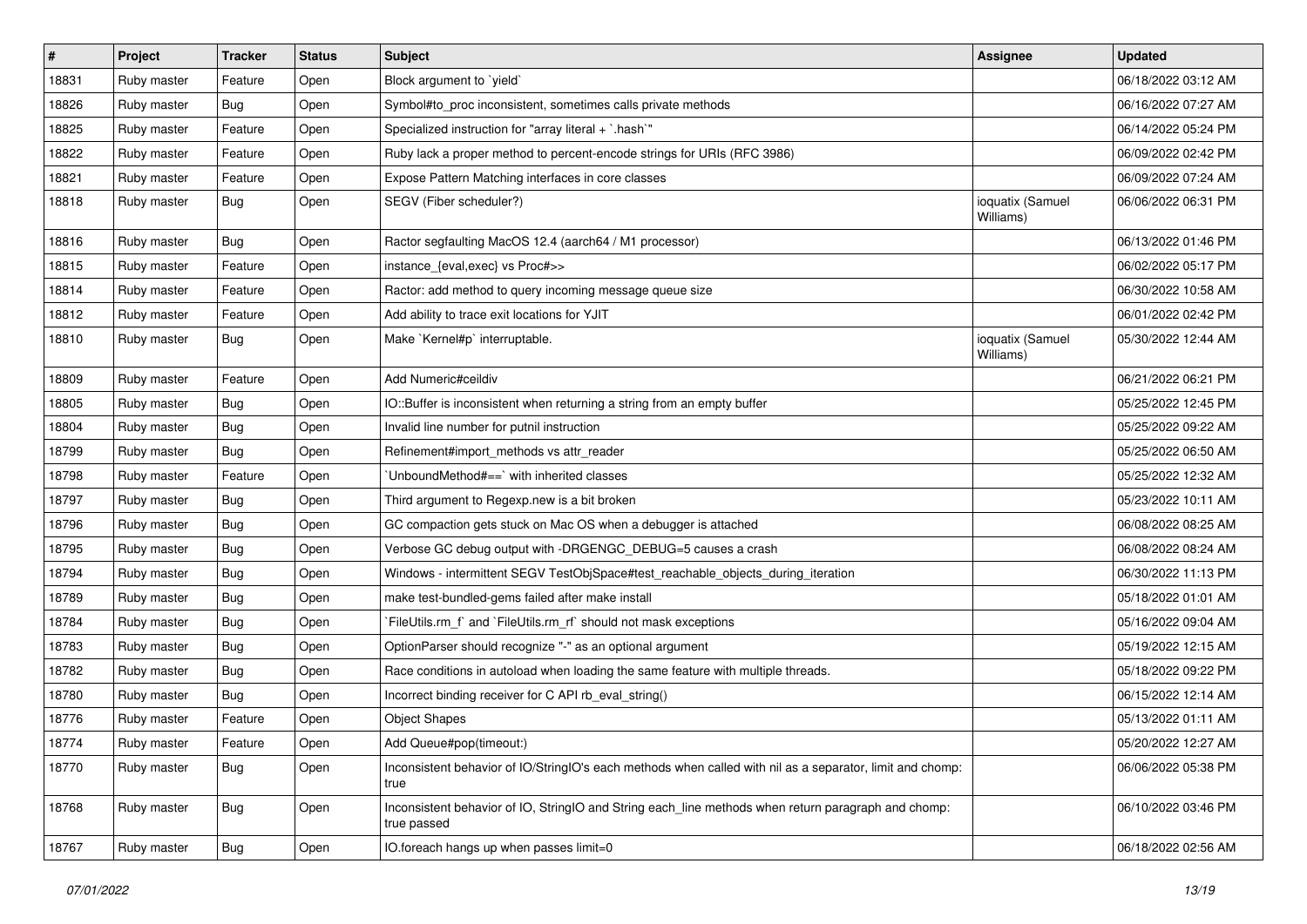| $\pmb{\#}$ | Project     | <b>Tracker</b> | <b>Status</b> | <b>Subject</b>                                                                                       | Assignee                                     | <b>Updated</b>      |
|------------|-------------|----------------|---------------|------------------------------------------------------------------------------------------------------|----------------------------------------------|---------------------|
| 18764      | Ruby master | <b>Bug</b>     | Open          | Build Error when Using msys2-mingw64 and Ruby 3.2                                                    |                                              | 05/10/2022 06:48 AM |
| 18763      | Ruby master | <b>Bug</b>     | Open          | The configure option "--with-openssl-dir" has lower precedence than pkg-config                       |                                              | 05/11/2022 11:39 AM |
| 18762      | Ruby master | Feature        | Open          | Add an Array#undigits that compliments Integer#digits                                                |                                              | 05/03/2022 08:08 PM |
| 18761      | Ruby master | Misc           | Open          | provide an example wasm project                                                                      | katei (Yuta Saito)                           | 05/23/2022 11:01 AM |
| 18760      | Ruby master | <b>Bug</b>     | Open          | Ractors vs "skynet" microbenchmark                                                                   |                                              | 05/02/2022 11:36 PM |
| 18759      | Ruby master | <b>Bug</b>     | Open          | snapshot-ruby_2_7: test failure on macos-12                                                          |                                              | 04/28/2022 12:18 AM |
| 18758      | Ruby master | <b>Bug</b>     | Open          | Ruby fails to build on M1 Mac when x86 Homebrew is installed                                         |                                              | 04/28/2022 03:19 PM |
| 18757      | Ruby master | Feature        | Open          | Introduce %R percent literal for anchored regular expression patterns                                |                                              | 04/27/2022 05:30 PM |
| 18751      | Ruby master | <b>Bug</b>     | Open          | Regression on master for Method#== when comparing public with private method                         |                                              | 05/18/2022 01:27 AM |
| 18743      | Ruby master | <b>Bug</b>     | Open          | Enumerator#next / peek re-use each others stacktraces                                                |                                              | 04/19/2022 02:42 PM |
| 18740      | Ruby master | <b>Bug</b>     | Open          | Use of rightward assignment changes line number needed for line-targeted TracePoint                  |                                              | 04/27/2022 09:56 AM |
| 18738      | Ruby master | <b>Bug</b>     | Open          | IRB can't recognize heredoc after words                                                              |                                              | 04/18/2022 12:00 AM |
| 18737      | Ruby master | Bug            | Open          | Windows 'require' is case independent                                                                |                                              | 04/22/2022 06:18 PM |
| 18736      | Ruby master | Feature        | Open          | self-p for method chain                                                                              |                                              | 04/15/2022 11:09 AM |
| 18733      | Ruby master | <b>Bug</b>     | Open          | Ruby GC problems cause performance issue with Ractor                                                 |                                              | 04/15/2022 09:13 AM |
| 18731      | Ruby master | <b>Bug</b>     | Open          | Parallel test-all sometimes does not run at all some tests                                           |                                              | 04/23/2022 12:58 PM |
| 18726      | Ruby master | Misc           | Open          | CI Error on c99 and c2x                                                                              | shyouhei (Shyouhei<br>Urabe)                 | 04/19/2022 09:05 AM |
| 18725      | Ruby master | Misc           | Open          | IO#write and IO#wait_writable block for write pipe if read pipe is closed in other thread on OpenBSD |                                              | 04/13/2022 11:20 PM |
| 18690      | Ruby master | Feature        | Open          | Allow `Kernel#then` to take arguments                                                                |                                              | 05/10/2022 06:16 PM |
| 18686      | Ruby master | <b>Bug</b>     | Open          | Regexp supporting unexpected age properties in Ruby < 3.2                                            |                                              | 04/08/2022 06:52 PM |
| 18685      | Ruby master | Feature        | Open          | Enumerator.product: Cartesian product of enumerables                                                 |                                              | 04/26/2022 07:02 AM |
| 18683      | Ruby master | Feature        | Open          | Allow to create hashes with a specific capacity.                                                     |                                              | 04/22/2022 02:34 PM |
| 18678      | Ruby master | <b>Bug</b>     | Open          | Crash on Mac - vm_call0_cfunc_with_frame                                                             |                                              | 05/26/2022 05:40 PM |
| 18675      | Ruby master | Feature        | Open          | Add new exception class for resolv timeouts                                                          |                                              | 04/01/2022 11:22 PM |
| 18674      | Ruby master | <b>Bug</b>     | Open          | Build failure `make up` with WSL2                                                                    |                                              | 04/01/2022 08:51 AM |
| 18668      | Ruby master | Feature        | Open          | Merge `io-nonblock` gems into core                                                                   |                                              | 04/21/2022 10:02 AM |
| 18666      | Ruby master | <b>Bug</b>     | Open          | No rule to make target 'yaml/yaml.h', needed by 'api.o'                                              | hsbt (Hiroshi SHIBATA)   03/29/2022 11:17 AM |                     |
| 18661      | Ruby master | <b>Bug</b>     | Open          | Net::HTTP behavior changed between 2.6 and 3.1 on windows.                                           |                                              | 03/25/2022 01:57 PM |
| 18659      | Ruby master | Feature        | Open          | Create a Binding at the time of an exception and make it available to Rescue                         |                                              | 03/25/2022 10:55 AM |
| 18658      | Ruby master | <b>Bug</b>     | Open          | Need openssl 3 support for Ubuntu 22.04 (Ruby 2.7.x and 3.0.x)                                       | rhenium (Kazuki<br>Yamaguchi)                | 05/30/2022 08:06 PM |
| 18657      | Ruby master | <b>Bug</b>     | Open          | IRB raises exception when stdout is a pipe                                                           |                                              | 06/08/2022 03:34 PM |
| 18654      | Ruby master | Feature        | Open          | Enhancements to prettyprint                                                                          | akr (Akira Tanaka)                           | 05/12/2022 01:44 PM |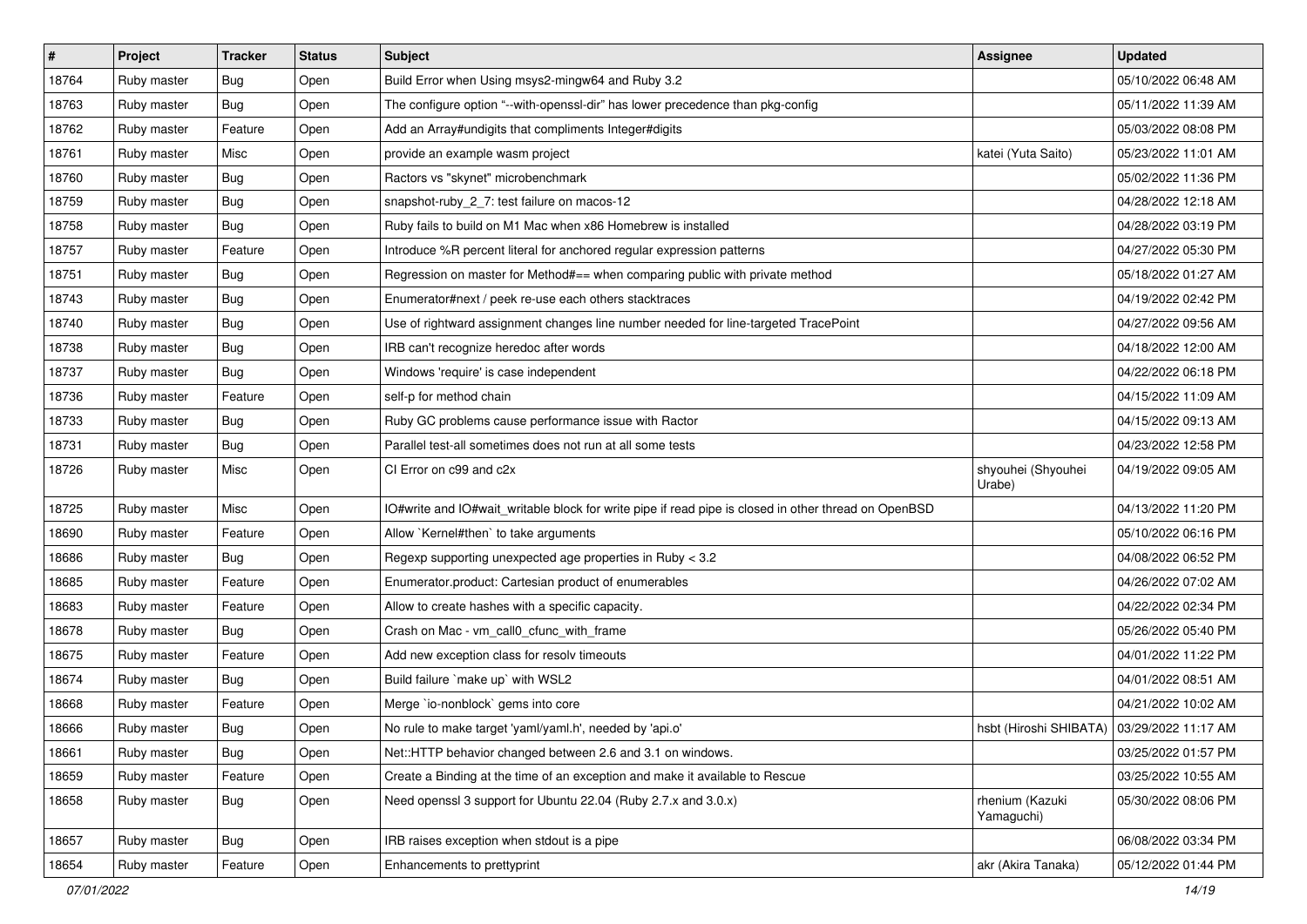| $\vert$ # | Project     | <b>Tracker</b> | <b>Status</b> | <b>Subject</b>                                                                                                          | Assignee                                     | <b>Updated</b>      |
|-----------|-------------|----------------|---------------|-------------------------------------------------------------------------------------------------------------------------|----------------------------------------------|---------------------|
| 18651     | Ruby master | <b>Bug</b>     | Open          | oob access in CP51932 -> CP50220 transcoder                                                                             | akr (Akira Tanaka)                           | 03/23/2022 01:17 PM |
| 18647     | Ruby master | Feature        | Open          | Non-recursive option for iseq-targeted Tracepoints in ruby 2.6+                                                         |                                              | 03/18/2022 09:41 AM |
| 18644     | Ruby master | Feature        | Open          | Coerce anything callable to a Proc                                                                                      |                                              | 06/18/2022 05:28 PM |
| 18642     | Ruby master | Feature        | Open          | Named ripper fields                                                                                                     |                                              | 05/12/2022 01:37 PM |
| 18640     | Ruby master | Feature        | Open          | default empty string argument for `String#sub` and `String#sub!`, e.g. `"hello".sub("I")`                               |                                              | 03/19/2022 02:33 AM |
| 18639     | Ruby master | Feature        | Open          | Update Unicode data to Unicode Version 15.0.0                                                                           | duerst (Martin Dürst)                        | 03/22/2022 07:38 PM |
| 18630     | Ruby master | Feature        | Open          | Introduce general `IO#timeout` and `IO#timeout=`for all (non-)blocking operations.                                      |                                              | 04/21/2022 09:36 AM |
| 18623     | Ruby master | <b>Bug</b>     | Open          | make runnable' does not work                                                                                            | nobu (Nobuyoshi<br>Nakada)                   | 03/16/2022 01:28 AM |
| 18622     | Ruby master | <b>Bug</b>     | Open          | const get still looks in Object, while lexical constant lookup no longer does                                           |                                              | 04/22/2022 11:26 AM |
| 18617     | Ruby master | Feature        | Open          | Allow multiples keys in Hash#[] acting like Hash#dig                                                                    |                                              | 03/10/2022 01:36 PM |
| 18616     | Ruby master | <b>Bug</b>     | Open          | Error with clang(1) on MacOS due to __declspec()                                                                        |                                              | 03/09/2022 10:50 AM |
| 18614     | Ruby master | <b>Bug</b>     | Open          | Error (busy loop) in<br>TestGemCommandsSetupCommand#test_destdir_flag_does_not_try_to_write_to_the_default_gem_hom<br>e | hsbt (Hiroshi SHIBATA)                       | 03/17/2022 01:03 AM |
| 18608     | Ruby master | <b>Bug</b>     | Open          | 'require': cannot load such file -- ripper (LoadError) after 'make distclean'                                           |                                              | 05/27/2022 04:10 AM |
| 18605     | Ruby master | <b>Bug</b>     | Open          | Fails to run on (newer) 32bit Windows with ucrt                                                                         |                                              | 04/01/2022 07:52 AM |
| 18603     | Ruby master | Feature        | Open          | Allow syntax like obj.method(arg)=value                                                                                 |                                              | 02/27/2022 05:04 PM |
| 18601     | Ruby master | Bug            | Open          | Invalid byte sequences in Big5 encodings                                                                                | duerst (Martin Dürst)                        | 02/23/2022 07:59 AM |
| 18597     | Ruby master | Feature        | Open          | Strings need a named method like 'dup' that doesn't duplicate if receiver is mutable                                    |                                              | 02/26/2022 11:56 PM |
| 18594     | Ruby master | Feature        | Open          | Add a #to_h method on URI::Generic                                                                                      |                                              | 03/31/2022 01:18 PM |
| 18593     | Ruby master | Feature        | Open          | Add back URI.escape                                                                                                     |                                              | 02/18/2022 07:45 PM |
| 18587     | Ruby master | Misc           | Open          | What was the reason behind Ruby choosing SipHash for Hash?                                                              |                                              | 02/17/2022 12:02 AM |
| 18583     | Ruby master | Feature        | Open          | Pattern-matching: API for custom unpacking strategies?                                                                  |                                              | 03/17/2022 01:10 PM |
| 18580     | Ruby master | <b>Bug</b>     | Open          | Range#include? inconsistency for beginless String ranges                                                                |                                              | 03/09/2022 10:22 PM |
| 18576     | Ruby master | Feature        | Open          | Rename `ASCII-8BIT` encoding to `BINARY`                                                                                |                                              | 03/17/2022 03:06 PM |
| 18573     | Ruby master | Feature        | Open          | Object#pack1                                                                                                            |                                              | 02/08/2022 08:51 AM |
| 18568     | Ruby master | Feature        | Open          | Explore lazy RubyGems boot to reduce need for --disable-gems                                                            |                                              | 02/17/2022 07:15 AM |
| 18567     | Ruby master | Bug            | Open          | Depending on default gems in stdlib gems when not needed considered harmful                                             | hsbt (Hiroshi SHIBATA)   04/21/2022 04:45 PM |                     |
| 18564     | Ruby master | Feature        | Open          | Add Exception#detailed_message                                                                                          | mame (Yusuke Endoh)                          | 02/01/2022 08:06 PM |
| 18559     | Ruby master | Feature        | Open          | Allocation tracing: Objects created by the parser are attributed to Kernel.require                                      |                                              | 06/28/2022 12:21 PM |
| 18554     | Ruby master | Feature        | Open          | Move unicode_normalize to a default gem                                                                                 |                                              | 01/31/2022 05:51 PM |
| 18553     | Ruby master | Bug            | Open          | Memory leak on compiling method call with kwargs                                                                        | ko1 (Koichi Sasada)                          | 03/23/2022 09:34 PM |
| 18551     | Ruby master | Feature        | Open          | Make Range#reverse each to raise an exception if endless                                                                |                                              | 01/28/2022 11:13 PM |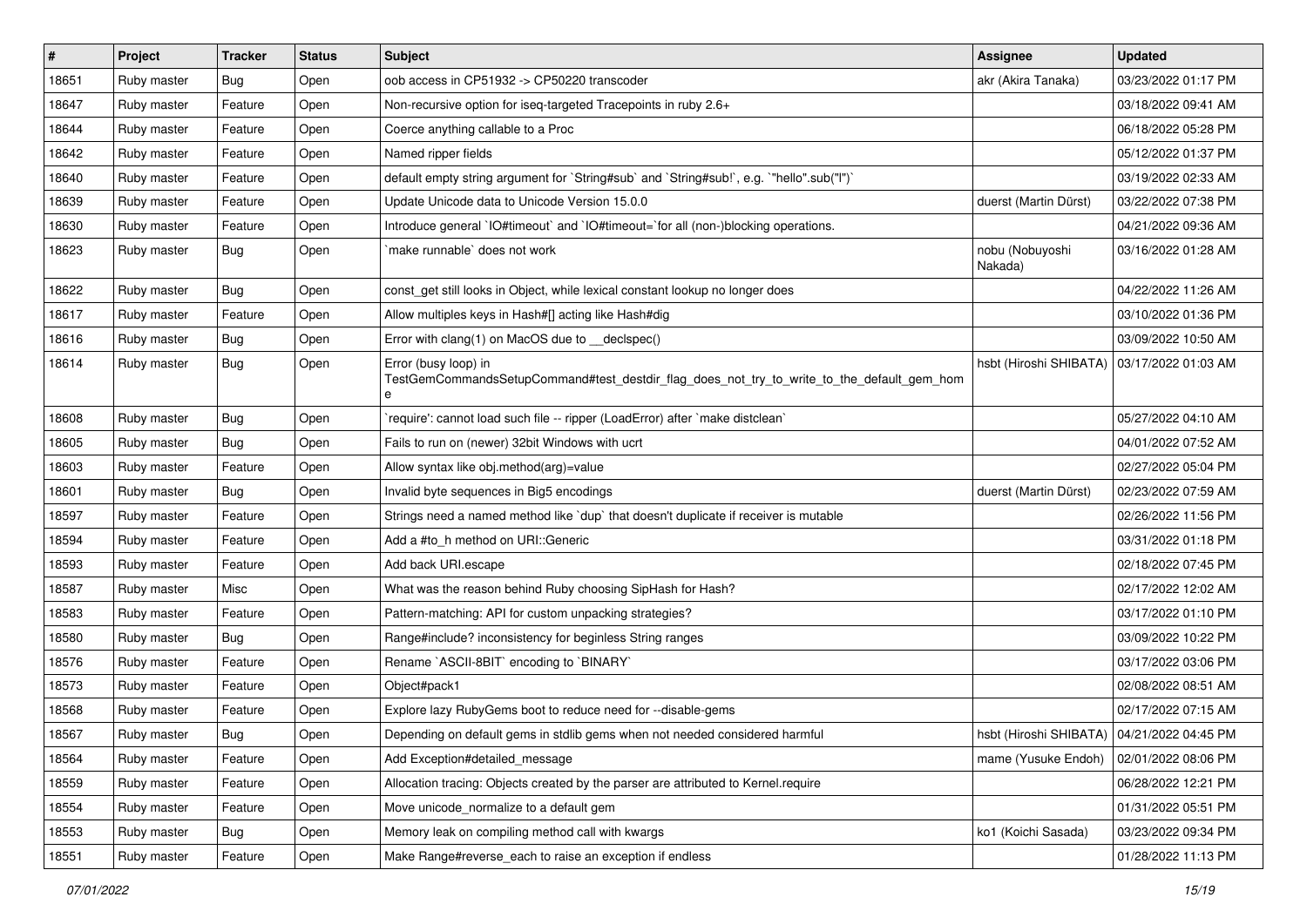| $\vert$ # | Project     | <b>Tracker</b> | <b>Status</b> | <b>Subject</b>                                                                                                 | Assignee                                | <b>Updated</b>      |
|-----------|-------------|----------------|---------------|----------------------------------------------------------------------------------------------------------------|-----------------------------------------|---------------------|
| 18518     | Ruby master | <b>Bug</b>     | Open          | NoMemoryError + [FATAL] failed to allocate memory for twice 1 << large                                         |                                         | 01/28/2022 01:40 PM |
| 18515     | Ruby master | Feature        | Open          | Add Range#reverse_each implementation for performance                                                          |                                         | 01/31/2022 02:23 AM |
| 18510     | Ruby master | Bug            | Open          | Unexpected waiting for console when starting ruby on windows                                                   |                                         | 01/23/2022 02:53 PM |
| 18507     | Ruby master | <b>Bug</b>     | Open          | Incorrect target_os detection in configure script                                                              |                                         | 01/25/2022 08:57 AM |
| 18506     | Ruby master | <b>Bug</b>     | Open          | make and make install rebuild items every time unnecessarily - sometimes causing races in parallel<br>installs |                                         | 01/21/2022 01:46 PM |
| 18498     | Ruby master | Feature        | Open          | Introduce a public WeakKeysMap that compares by equality                                                       |                                         | 02/20/2022 04:06 PM |
| 18494     | Ruby master | Feature        | Open          | [RFC] ENV["RUBY_GC_"]= changes GC parameters dynamically                                                       |                                         | 01/17/2022 11:15 PM |
| 18492     | Ruby master | <b>Bug</b>     | Open          | 'rb_rescue2' inside 'rb_protect' segfaults on Windows                                                          |                                         | 01/14/2022 03:17 PM |
| 18478     | Ruby master | Feature        | Open          | Module#constant_pairs                                                                                          |                                         | 01/11/2022 07:55 PM |
| 18477     | Ruby master | Feature        | Open          | Float#sqrt and Integer#sqrt                                                                                    |                                         | 01/11/2022 07:34 PM |
| 18476     | Ruby master | Bug            | Open          | Call to require stuck forever after receiving EAGAIN on writev when running with zeus                          |                                         | 02/28/2022 02:55 PM |
| 18473     | Ruby master | <b>Bug</b>     | Open          | Raw data in Socket:: Option#inspect on Amazon Linux 2                                                          |                                         | 01/11/2022 02:13 PM |
| 18472     | Ruby master | <b>Bug</b>     | Open          | rb_w32_map_errno is not found on Ruby-3.1.0                                                                    |                                         | 01/13/2022 09:59 AM |
| 18463     | Ruby master | Feature        | Open          | Random number generation with xoshiro                                                                          |                                         | 02/13/2022 09:12 AM |
| 18462     | Ruby master | Feature        | Open          | Proposal to merge WASI based WebAssembly support                                                               |                                         | 03/24/2022 03:05 AM |
| 18457     | Ruby master | <b>Bug</b>     | Open          | ruby 2.7.5 fiddle/types.rb use uint32_t but fiddle/cparser.rb lacks uint32_t                                   |                                         | 01/03/2022 01:00 PM |
| 18456     | Ruby master | <b>Bug</b>     | Open          | rdoc non-determinism: module includes can be added once or twice to generated .ri                              |                                         | 01/01/2022 11:16 PM |
| 18455     | Ruby master | <b>Bug</b>     | Open          | IO#close` has poor performance and difficult to understand semantics.                                          |                                         | 04/04/2022 02:02 AM |
| 18454     | Ruby master | <b>Bug</b>     | Open          | YJIT slowing down key Discourse benchmarks                                                                     |                                         | 01/04/2022 08:45 AM |
| 18444     | Ruby master | <b>Bug</b>     | Open          | Trapped TSTP causes a locking deadlock in 3.0.3 onward                                                         |                                         | 05/26/2022 10:29 PM |
| 18440     | Ruby master | Feature        | Open          | YJIT is enabled if any YJIT tuning options are set                                                             |                                         | 12/30/2021 08:17 PM |
| 18439     | Ruby master | Feature        | Open          | Support YJIT for VC++                                                                                          | maximecb (Maxime<br>Chevalier-Boisvert) | 01/10/2022 11:29 PM |
| 18438     | Ruby master | Feature        | Open          | Add `Exception#additional_message` to show additional error information                                        |                                         | 02/07/2022 02:55 AM |
| 18435     | Ruby master | <b>Bug</b>     | Open          | Calling `protected` on ancestor method changes result of `instance_methods(false)`                             |                                         | 06/09/2022 10:23 AM |
| 18429     | Ruby master | Bug            | Open          | Configure ruby-3.0.3 on Solaris 10 Unknown keyword 'URL' in './ruby.tmp.pc'                                    |                                         | 01/18/2022 09:15 PM |
| 18423     | Ruby master | Feature        | Open          | Installing stable versions like 3.0.3 from source generates fatal error by make                                |                                         | 12/23/2021 11:44 PM |
| 18420     | Ruby master | Misc           | Open          | Question about how to handle IO.pipe reader and writer when forking                                            |                                         | 12/22/2021 12:04 AM |
| 18418     | Ruby master | Feature        | Open          | Add Net::HTTP#security_level=                                                                                  |                                         | 12/19/2021 11:58 AM |
| 18413     | Ruby master | <b>Bug</b>     | Open          | Segfault in 'ripper/lexer.rb'                                                                                  |                                         | 12/17/2021 04:49 PM |
| 18412     | Ruby master | <b>Bug</b>     | Open          | Segfault in test_ractor.rb                                                                                     |                                         | 12/17/2021 04:23 AM |
| 18411     | Ruby master | Feature        | Open          | Introduce `Fiber.blocking` for disabling scheduler.                                                            |                                         | 12/23/2021 05:10 PM |
| 18410     | Ruby master | Feature        | Open          | Proposal to make inspect include underscores on numerics                                                       |                                         | 12/16/2021 09:07 AM |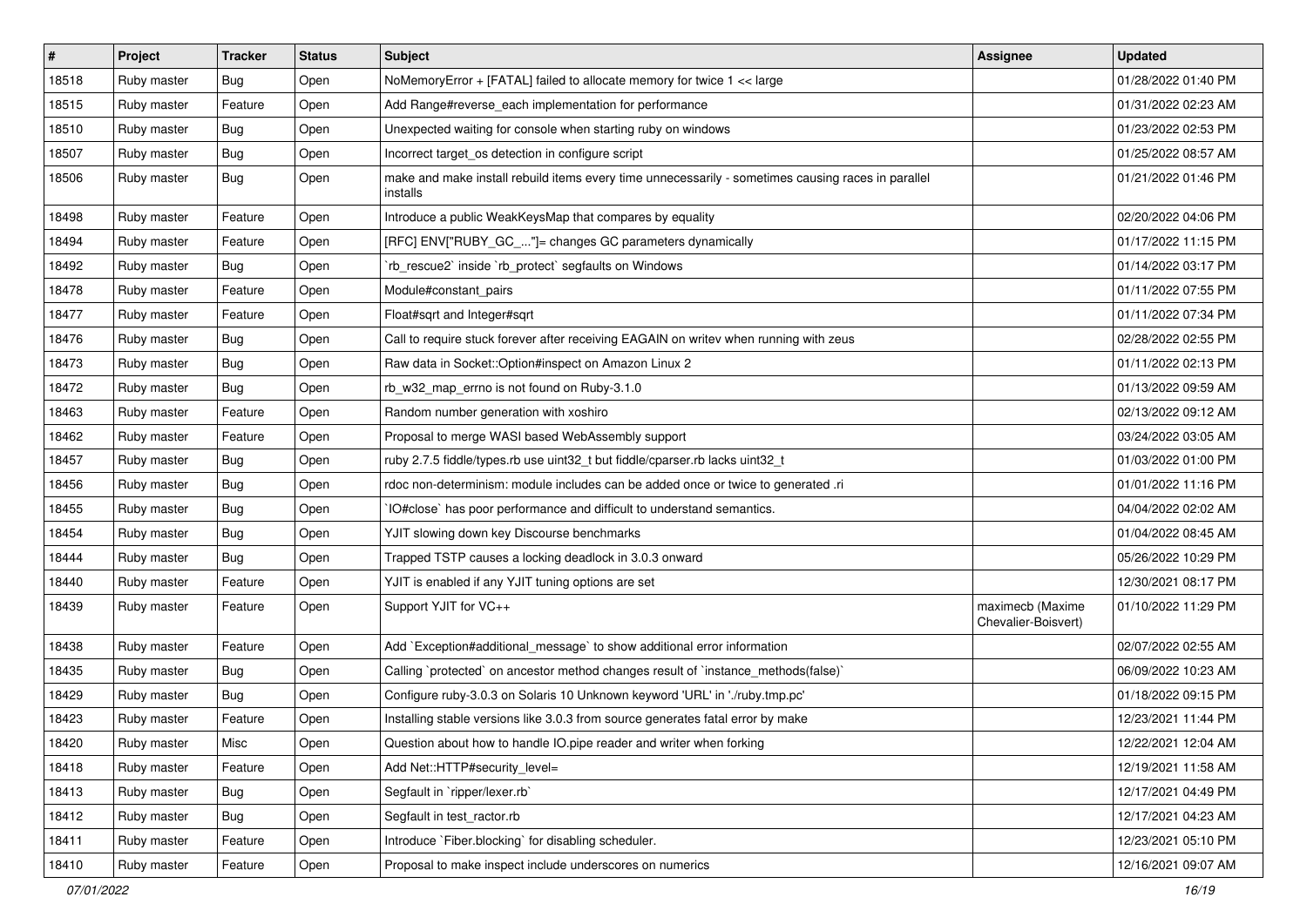| #     | Project     | <b>Tracker</b> | <b>Status</b> | <b>Subject</b>                                                                                                                      | Assignee                     | <b>Updated</b>      |
|-------|-------------|----------------|---------------|-------------------------------------------------------------------------------------------------------------------------------------|------------------------------|---------------------|
| 18404 | Ruby master | Misc           | Open          | 3.1 documentation problems tracking ticket                                                                                          |                              | 12/24/2021 03:59 PM |
| 18402 | Ruby master | Feature        | Open          | <b>Argument Labels</b>                                                                                                              |                              | 01/31/2022 06:14 PM |
| 18401 | Ruby master | Feature        | Open          | Rework `require_relative` to add the "current path" on `\$LOAD_PATH`                                                                |                              | 12/09/2021 05:41 PM |
| 18396 | Ruby master | <b>Bug</b>     | Open          | An unexpected "hash value omission" syntax error when without parentheses call expr follows                                         |                              | 03/29/2022 09:58 PM |
| 18395 | Ruby master | Feature        | Open          | Introduce Array#subtract! for performance                                                                                           |                              | 12/08/2021 04:42 PM |
| 18393 | Ruby master | <b>Bug</b>     | Open          | TestReadline#test_interrupt_in_other_thread fails on armv7hl                                                                        |                              | 12/07/2021 02:03 PM |
| 18384 | Ruby master | Feature        | Open          | Pattern Match Object                                                                                                                |                              | 05/07/2022 06:01 PM |
| 18380 | Ruby master | <b>Bug</b>     | Open          | TestAddressResolve#test socket getnameinfo domain blocking test failures                                                            |                              | 12/21/2021 04:22 PM |
| 18379 | Ruby master | <b>Bug</b>     | Open          | [CI] Windows mingw/ucrt - test-all timeout failures                                                                                 |                              | 12/02/2021 02:23 AM |
| 18376 | Ruby master | Feature        | Open          | Version comparison API                                                                                                              |                              | 12/30/2021 10:33 AM |
| 18369 | Ruby master | Feature        | Open          | users.detect(:name, "Dorian") as shorthand for users.detect { $ user user.name == "Dorian"$ }                                       |                              | 12/03/2021 02:23 PM |
| 18368 | Ruby master | Feature        | Open          | Range#step semantics for non-Numeric ranges                                                                                         |                              | 02/02/2022 03:42 PM |
| 18360 | Ruby master | Feature        | Open          | <b>PrettyPrint enhancements</b>                                                                                                     |                              | 11/24/2021 12:15 AM |
| 18359 | Ruby master | <b>Bug</b>     | Open          | [Windows MinGW] warning Please include winsock2.h before windows.h                                                                  |                              | 11/23/2021 05:07 PM |
| 18357 | Ruby master | Feature        | Open          | Proposal: stop raising when block passed to IO#each_* closes the IO                                                                 |                              | 11/22/2021 09:03 PM |
| 18352 | Ruby master | Misc           | Open          | What is the Hash#grep expected?                                                                                                     |                              | 11/28/2021 10:39 PM |
| 18338 | Ruby master | <b>Bug</b>     | Open          | Encoding.default_external = Encoding::UTF_16BE may add a wrongly-encoded string to<br>\$LOADED_FEATURES                             |                              | 11/15/2021 07:32 AM |
| 18334 | Ruby master | Feature        | Open          | ENV#to_h returns a new Hash object but Hash#to_h does not, which can cause inconsistencies                                          |                              | 11/17/2021 05:46 PM |
| 18332 | Ruby master | Feature        | Open          | a ? b                                                                                                                               |                              | 12/29/2021 04:38 AM |
| 18331 | Ruby master | Feature        | Open          | Kernel.#Time                                                                                                                        |                              | 11/13/2021 12:41 PM |
| 18296 | Ruby master | Feature        | Open          | Custom exception formatting should override `Exception#full_message`.                                                               |                              | 12/15/2021 08:49 PM |
| 18291 | Ruby master | Feature        | Open          | When use $=\sim$ with named group, if regex is on the right side, variable not defined.                                             |                              | 11/06/2021 12:36 PM |
| 18286 | Ruby master | <b>Bug</b>     | Open          | Universal arm64/x86_84 binary built on an x86_64 machine segfaults/is killed on arm64                                               |                              | 05/26/2022 09:45 PM |
| 18285 | Ruby master | Feature        | Open          | NoMethodError#message uses a lot of CPU/is really expensive to call                                                                 |                              | 01/30/2022 12:45 PM |
| 18281 | Ruby master | <b>Bug</b>     | Open          | Ruby 3.1.0: gem uninstall -alx fails to uninstall debug                                                                             |                              | 06/16/2022 01:08 AM |
| 18277 | Ruby master | <b>Bug</b>     | Open          | buffer error (Zlib::BufError) in Zlib::Deflate#deflate when using MJIT                                                              | k0kubun (Takashi<br>Kokubun) | 01/05/2022 03:04 PM |
| 18275 | Ruby master | Feature        | Open          | Add an option to define_method to not capture the surrounding environment                                                           | ko1 (Koichi Sasada)          | 12/03/2021 02:34 PM |
| 18269 | Ruby master | <b>Bug</b>     | Open          | trace_opt_not and trace_opt_regexpmatch2 insns are indistinguishable                                                                |                              | 11/12/2021 07:44 AM |
| 18265 | Ruby master | Feature        | Open          | Self-contained one-binary feature which discuss on ruby kaigi 2021 day 2, $\Box$ Ruby Committers vs the<br>World / CRuby Committers |                              | 10/24/2021 04:11 PM |
| 18262 | Ruby master | Feature        | Open          | Enumerator::Lazy#partition                                                                                                          |                              | 11/20/2021 10:17 AM |
| 18259 | Ruby master | Feature        | Open          | Support quarter spec %q in Time#strftime                                                                                            |                              | 10/21/2021 12:15 PM |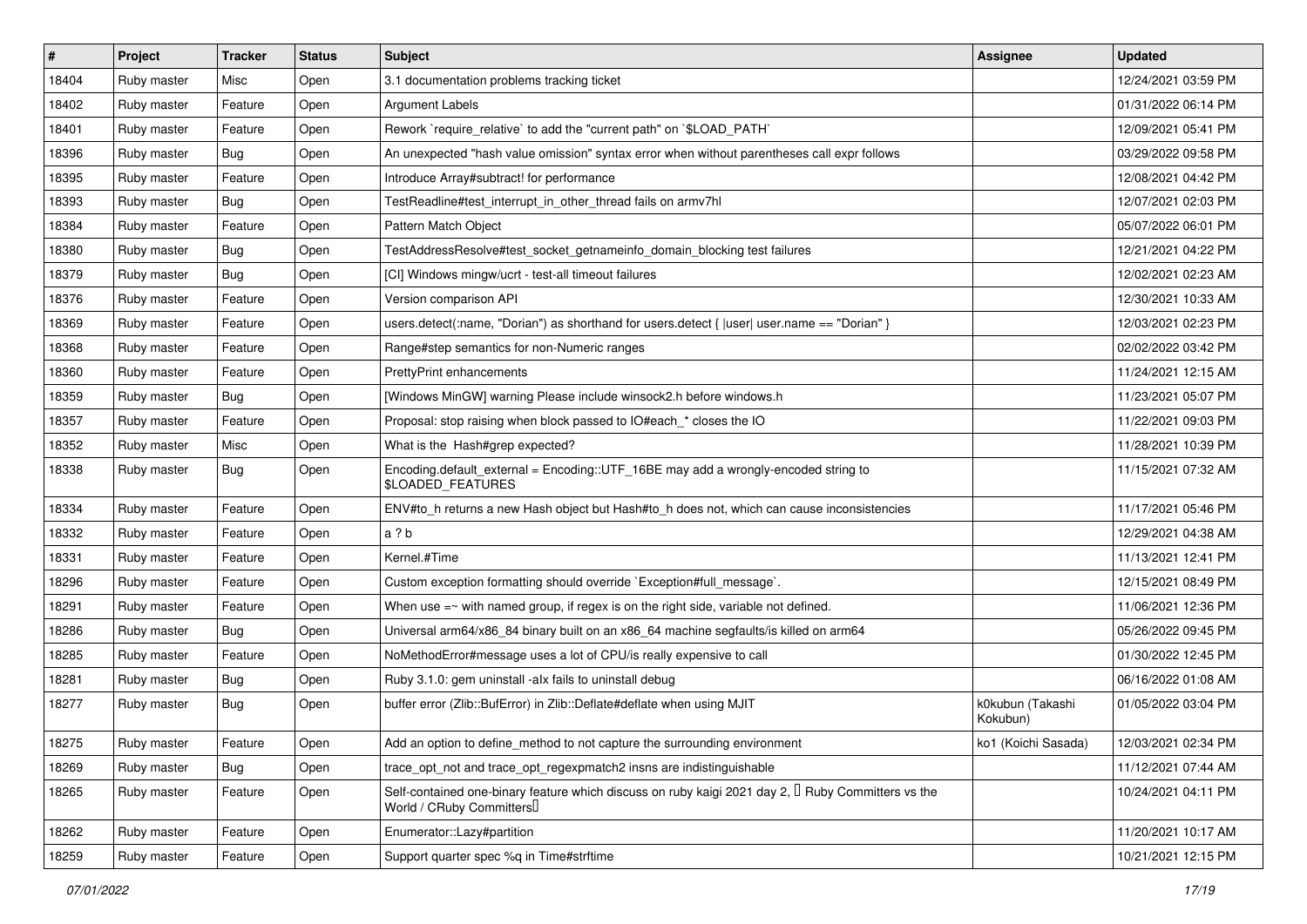| #     | Project     | <b>Tracker</b> | <b>Status</b> | <b>Subject</b>                                                                                                                                                        | <b>Assignee</b>               | <b>Updated</b>      |
|-------|-------------|----------------|---------------|-----------------------------------------------------------------------------------------------------------------------------------------------------------------------|-------------------------------|---------------------|
| 18258 | Ruby master | <b>Bug</b>     | Open          | Ractor.shareable? can be slow and mutates internal object flags.                                                                                                      | ko1 (Koichi Sasada)           | 10/21/2021 08:58 AM |
| 18257 | Ruby master | <b>Bug</b>     | Open          | rb_mRubyVMFrozenCore is broken by GC run                                                                                                                              |                               | 02/10/2022 12:36 PM |
| 18256 | Ruby master | Feature        | Open          | Change the canonical name of Thread::Mutex, Thread::Queue, Thread::SizedQueue and<br>Thread::ConditionVariable to just Mutex, Queue, SizedQueue and ConditionVariable |                               | 10/20/2021 10:59 PM |
| 18255 | Ruby master | <b>Bug</b>     | Open          | ioctl zeroes the last buffer byte                                                                                                                                     |                               | 10/25/2021 08:13 AM |
| 18248 | Ruby master | <b>Misc</b>    | Open          | Add Feature Triaging Guide                                                                                                                                            |                               | 10/12/2021 03:21 PM |
| 18247 | Ruby master | <b>Bug</b>     | Open          | weird results for `Array#slice` or `Array#[]` with argument of type `Enumerator::ArithmeticSequence`                                                                  |                               | 03/30/2022 11:05 PM |
| 18242 | Ruby master | Feature        | Open          | Parser makes multiple assignment sad in confusing way                                                                                                                 |                               | 10/09/2021 07:58 AM |
| 18228 | Ruby master | Feature        | Open          | Add a 'timeout' option to 'IO.copy_stream'                                                                                                                            |                               | 10/01/2021 05:10 AM |
| 18227 | Ruby master | Feature        | Open          | Static class initialization.                                                                                                                                          | ioquatix (Samuel<br>Williams) | 09/29/2021 09:21 PM |
| 18194 | Ruby master | Feature        | Open          | No easy way to format exception messages per thread/fiber scheduler context.                                                                                          | mame (Yusuke Endoh)           | 09/29/2021 10:10 AM |
| 18186 | Ruby master | Bug            | Open          | SEGV with system command - MinGW?                                                                                                                                     |                               | 09/22/2021 03:20 PM |
| 18181 | Ruby master | Feature        | Open          | Introduce Enumerable#min with value, max with value, and minmax with value                                                                                            |                               | 01/25/2022 07:33 AM |
| 18179 | Ruby master | Feature        | Open          | Add Math methods to Numeric                                                                                                                                           |                               | 03/24/2022 02:54 PM |
| 18168 | Ruby master | Feature        | Open          | Add ActiveSupport deep transform values to Ruby                                                                                                                       |                               | 09/15/2021 05:29 AM |
| 18162 | Ruby master | Feature        | Open          | Shorthand method Proc#isolate to create isolated proc objects                                                                                                         |                               | 09/13/2021 02:33 AM |
| 18159 | Ruby master | Feature        | Open          | Integrate functionality of dead_end gem into Ruby                                                                                                                     | matz (Yukihiro<br>Matsumoto)  | 06/17/2022 02:06 PM |
| 18152 | Ruby master | <b>Bug</b>     | Open          | Fix theoretical bug with signals $+$ qsort                                                                                                                            |                               | 09/08/2021 03:38 PM |
| 18151 | Ruby master | Feature        | Open          | Incorrect Resoly result when DNS server is unreachable                                                                                                                |                               | 09/18/2021 12:22 AM |
| 18150 | Ruby master | Misc           | Open          | Proposal: Deprecate leading zero syntax to declare octals, since it's extremely confusing (and Python 3<br>removed it too)                                            |                               | 09/04/2021 03:21 AM |
| 18146 | Ruby master | Feature        | Open          | Add 'delete_prefix' and 'delete_suffix' to 'Pathname'                                                                                                                 |                               | 09/03/2021 04:59 AM |
| 18144 | Ruby master | <b>Bug</b>     | Open          | Timeout not working while regular expression match is running                                                                                                         |                               | 09/02/2021 07:08 AM |
| 18137 | Ruby master | Feature        | Open          | A new method to check Proc is isolated or not                                                                                                                         |                               | 10/27/2021 07:30 AM |
| 18136 | Ruby master | Feature        | Open          | take while after                                                                                                                                                      |                               | 01/28/2022 06:23 AM |
| 18135 | Ruby master | Feature        | Open          | Introduce Enumerable#detect only                                                                                                                                      |                               | 09/02/2021 05:44 PM |
| 18132 | Ruby master | Bug            | Open          | TODO: fix ccan/list thread safety                                                                                                                                     |                               | 01/02/2022 08:22 AM |
| 18131 | Ruby master | Bug            | Open          | addr2line.c: Some inlined functions mistakenly shown                                                                                                                  |                               | 08/24/2021 07:59 PM |
| 18129 | Ruby master | <b>Bug</b>     | Open          | Ractor-incompatible global variables can be accessed through alias                                                                                                    |                               | 08/23/2021 10:08 PM |
| 18127 | Ruby master | Feature        | Open          | Ractor-local version of Singleton                                                                                                                                     |                               | 11/09/2021 02:45 PM |
| 18119 | Ruby master | <b>Bug</b>     | Open          | Ractor crashes when instantiating classes                                                                                                                             | ko1 (Koichi Sasada)           | 09/14/2021 01:42 AM |
| 18083 | Ruby master | Feature        | Open          | Capture error in ensure block.                                                                                                                                        |                               | 10/21/2021 01:00 PM |